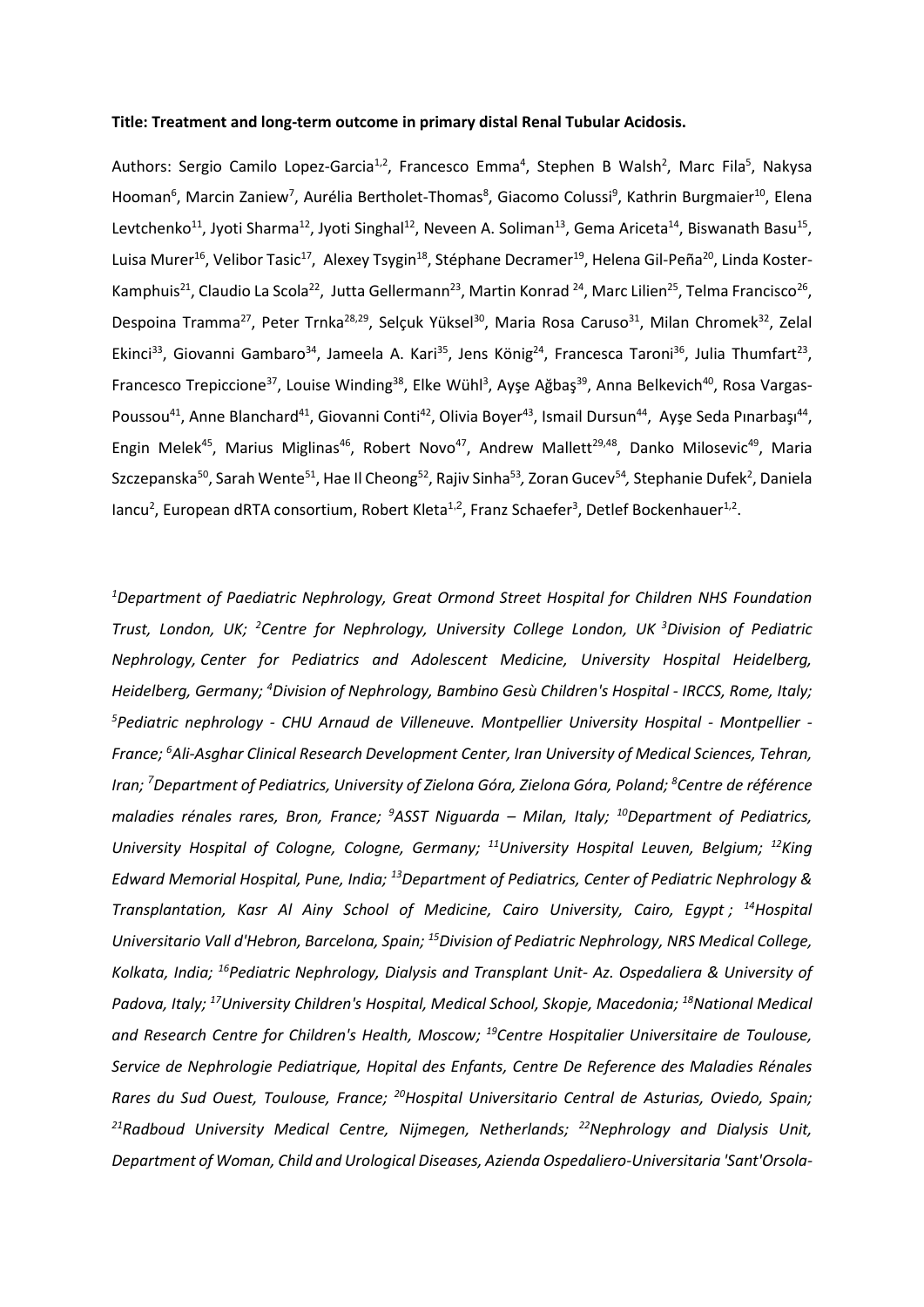*Malpighi', Bologna, Italy; <sup>23</sup>[Charité Universitätsmedizin Berlin,](https://www.researchgate.net/institution/Charite_Universitaetsmedizin_Berlin) Germany; <sup>24</sup>University Children's Hospital, Münster, Germany; <sup>25</sup>Wilhelmina Children's Hospital, University Medical Center Utrecht, the Netherlands; <sup>26</sup>Centro Hospitalar de Lisboa Central, Lisbon, Portugal; <sup>27</sup>4th Ped.Dep. Aristotle University, Thessaloniki, Greece; <sup>28</sup>Lady Cilento Children's Hospital, Brisbane, Australia; <sup>29</sup>School of Medicine, The University of Queensland, Brisbane, Australia; <sup>30</sup>Department of Pediatric Nephrology, Pamukkale University School of Medicine, Denizli, Turkey; <sup>31</sup>Nephrology Unit Azienda Ospedaliera*  Papa Giovani XXIII Bergamo, Italy; <sup>32</sup>Karolinska Institutet and Lund University, Sweden; <sup>33</sup>Group *Florence Nightingale Hospitals, İstanbul, Turkey; <sup>34</sup>Fondazione Policlinico A. Gemelli, Università Cattolica del Sacro Cuore, Rome, Italy; <sup>35</sup>Pediatric Nephrology Center of Excellence and Pediatric Department, Faculty of Medicine, King Abdulaziz University, Jeddah, Kingdom of Saudi Arabia; <sup>36</sup>Pediatric Nephrology, Dialysis and Transplant Unit. Fondazione IRCCS Ca' Granda - Ospedale*  Maggiore Policlinico, Milano, Italy; <sup>37</sup>Department of Translational Medical Sciences, University of *Campania "L. Vanvitelli", Naples, Italy; <sup>38</sup>Pediatric Department, Lillebaelt Hospital Kolding, Denmark; <sup>39</sup>Haseki Education and Research Hospital, Istanbul, Turkey; <sup>40</sup>Belarusian State Medical University, Minsk, Belarus; <sup>41</sup>Department of Genetics, Assistance Publique Hôpitaux de Paris, Hôpital Européen Georges Pompidou, Paris, France; <sup>42</sup>Pediatric Nephrology Unit, AOU Policlinic G Martino, Messina, Italy; <sup>43</sup>Necker hospital, Paris, France; <sup>44</sup>Erciyes University, Faculty of medicine, Department of Pediatric Nephrology, Kayseri, Turkey; <sup>45</sup>Cukurova University, Adana, Turkey; <sup>46</sup>Vilnius university, Nephrology Centre, Santaros klinikos, Vilnius, Lithuania; <sup>47</sup>University Hospital of Lille, France; <sup>48</sup>Department of Renal Medicine, Royal Brisbane and Women's Hospital, Brisbane, Australia; <sup>49</sup>University Hospital Centre Zagreb, Croatia; <sup>50</sup>Department of Pediatrics, SMDZ in Zabrze, SUM in Katowice, Poland; <sup>51</sup>Department of Pediatric Nephrology, Hannover Medical School, Hannover, Germany; <sup>52</sup>Department of Pediatrics, Seoul University Children's Hospital, Seoul, Korea; <sup>53</sup>Institute of Child Health, Kolkata, India; <sup>54</sup>University Children's Hospital, Medical School, Skopje, Macedonia.*

The European dRTA consortium consists of the authors, as well as:

*Amira Peco-Antić<sup>55</sup> , Amrit Kaur<sup>56</sup> , Antonino Paglialunga<sup>57</sup> , Aude Servais<sup>58</sup> , Branko Lutovac<sup>59</sup> , Ewout J. Hoorn<sup>60</sup>, Hadas Shasha-Lavsky<sup>61</sup>, Jerome Harambat<sup>62</sup> , Astrid Godron-Dubrasquet<sup>62</sup> , Kathrin Buder<sup>63</sup> , Lise Allard<sup>64</sup> , Ludwig Patzer<sup>65</sup> , Marina Shumikhina<sup>66</sup> , Matthias Hansen<sup>67</sup> , Nikoleta Printza<sup>68</sup> , Nuran*  Küçük<sup>69</sup>, Ortraud Beringer<sup>70</sup>, Rajendra Bhimma<sup>71</sup>, Rimante Cerkauskiene<sup>72,73</sup>, Thomas J Neuhaus<sup>74</sup>, Valbona Stavileci<sup>75</sup>, Tim Ulinski<sup>76</sup>, Nida Temizkan Dincel<sup>77</sup>, Nilufar Mohebbi<sup>78</sup>.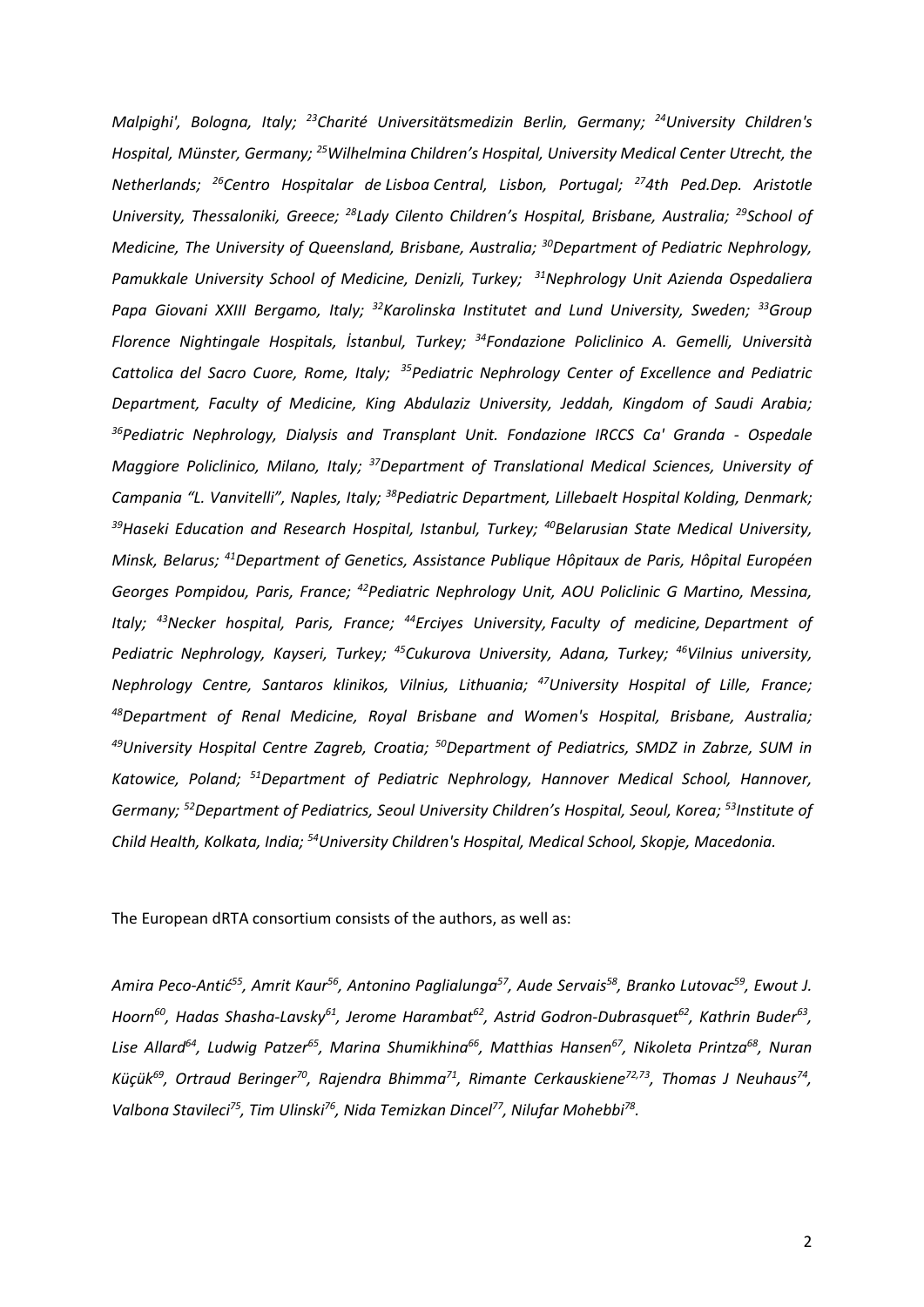*<sup>55</sup>Department of Nephrology, University Children's Hospital, Belgrade, Serbia; <sup>56</sup>Department of Paediatric Nephrology, Royal Manchester Children's Hospital, UK; <sup>57</sup>ASP de Ragusa, Modica, Italy; <sup>58</sup>Department of Nephrology, Centre Hospitalier Universitaire Necker, APHP, Paris, France; <sup>59</sup>Clinical Centre of Montenegro, Institute for Children's Disease, Podgorica, Montenegro; <sup>60</sup>Erasmus Medical Center, Rotterdam, Netherlands; <sup>61</sup>Galilee Medical Center, Nahariya, Israel; <sup>62</sup>Pediatric Nephrology Unit, Bordeaux University Hospital, France; <sup>63</sup>Pediatric Department. University Hospital Carl Gustav Carus Dresden, Germany; <sup>64</sup>Department of Pediatrics, Angers University Hospital, Angers, France; <sup>65</sup>Children's Hospital St. Elisabeth and St. Barbara, Halle, Germany; <sup>66</sup> Filatov Children's Clinical Hospital №13, Moscow, Russia; <sup>67</sup>KfH Centre of Paediatric Nephrology, Clementine Children's Hospital, Frankfurt, Germany; <sup>68</sup>1 st Pediatric Department, Aristotle University, Thessaloniki, Greece; <sup>69</sup>Kartal Dr.Lütfi Kırdar Training and Research Hospital, İstanbul, Turkey; <sup>70</sup>University Children's Hospital, Ulm, Germany; <sup>71</sup> Inkosi Albert Luthuli Central Hospital , Durban, South Africa; <sup>72</sup>Vilnius University, Faculty of medicine Children's hospital, Lithuania; <sup>73</sup>Vilnius University Hospital Santaros klinikos, Vilnius, Lithuania; <sup>74</sup>Children's Hospital of Lucerne, Cantonal Hospital of Lucerne, Switzerland; <sup>75</sup>Pediatric Clinic, Prishtina, Kosovo; ; <sup>76</sup>Pediatric Nephrology Department, Armand Trousseau University Hospital, APHP, Paris, France; <sup>77</sup>Health Sciences University, Izmir Dr Behcet Uz Children Hospital, Turkey; <sup>78</sup>Division of Nephrology, University Hospital Zurich, Zurich, Switzerland.*

## Corresponding author:

Prof. Dr. D. Bockenhauer Department of Pediatric Nephrology Great Ormond Street Hospital NHS Trust Great Ormond Street London WC1N 3JH Tel: +44 20 7405 9200 d.bockenhauer@ucl.ac.uk

key words: distal renal tubular acidosis, hyperchloremic metabolic acidosis, chronic kidney disease, nephrocalcinosis, nephrolithiasis, sensorineural hearing loss.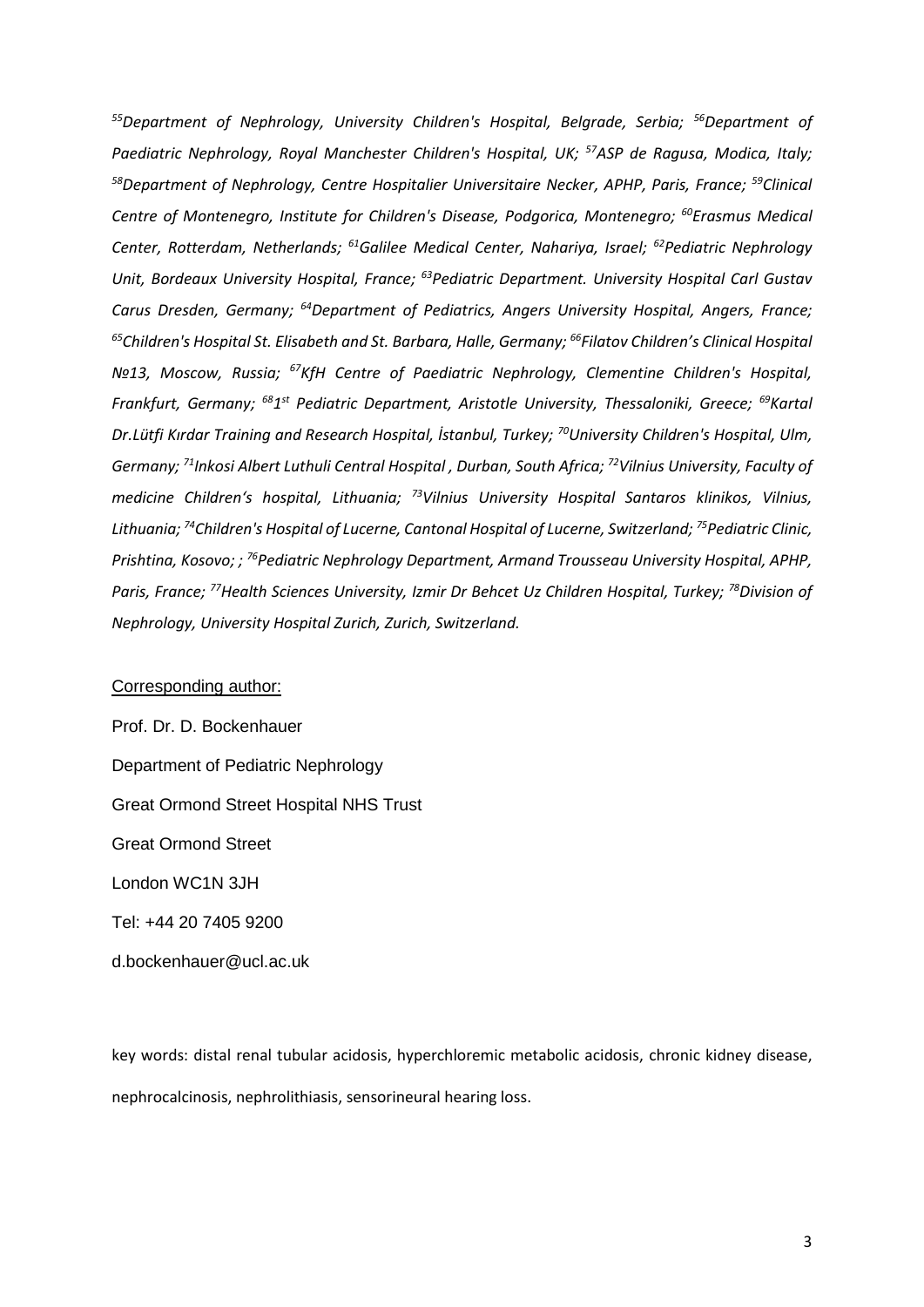#### Abstract: 249 words

#### **BACKGROUND:**

Primary distal renal tubular acidosis (dRTA) is a rare disorder and we aimed to gather data on treatment and long-term outcome.

#### **METHODS:**

We contacted paediatric and adult nephrologists through European professional organizations. Responding clinicians entered demographic, biochemical, genetic and clinical data in an online form.

## **RESULTS:**

Adequate data was collected on 340 patients (29 countries, female 52%). Mutation testing had been performed in 206 (61%); pathogenic mutations were identified in 170 (83%). The median (range) presentation age was 0.5 (0-54) years and at last follow up 11.0 (0-70.0) years. Adult height was slightly below average with a mean SDS (standard deviation score) of -0.57 (±1.16). There was an increased prevalence of chronic kidney disease (CKD) stage  $\geq$  2 in children (35%) and adults (82%). Nephrocalcinosis was reported in 88%. Nephrolithiasis was more common with *SLC4A1* mutations (42% vs 21%). 36% had hearing loss, particularly in *ATP6V1B1* (88%).

The median (interquartile range) prescribed dose of alkali in mEq/kg/day was 1.9 (1.2-3.3). Adequate metabolic control (normal plasma bicarbonate and normocalciuria) was achieved in 158 patients (51%), more commonly in countries with higher gross domestic product (67% vs 23%) and was associated with higher height and eGFR.

### **CONCLUSION:**

Long term follow-up from this large dRTA cohort shows an overall favourable outcome with normal adult height for most and no patient with CKD 5. Yet, 82% of adult patients have CKD 2-4. Importance of adequate metabolic control was highlighted by better growth and renal function but was achieved in only half of patients.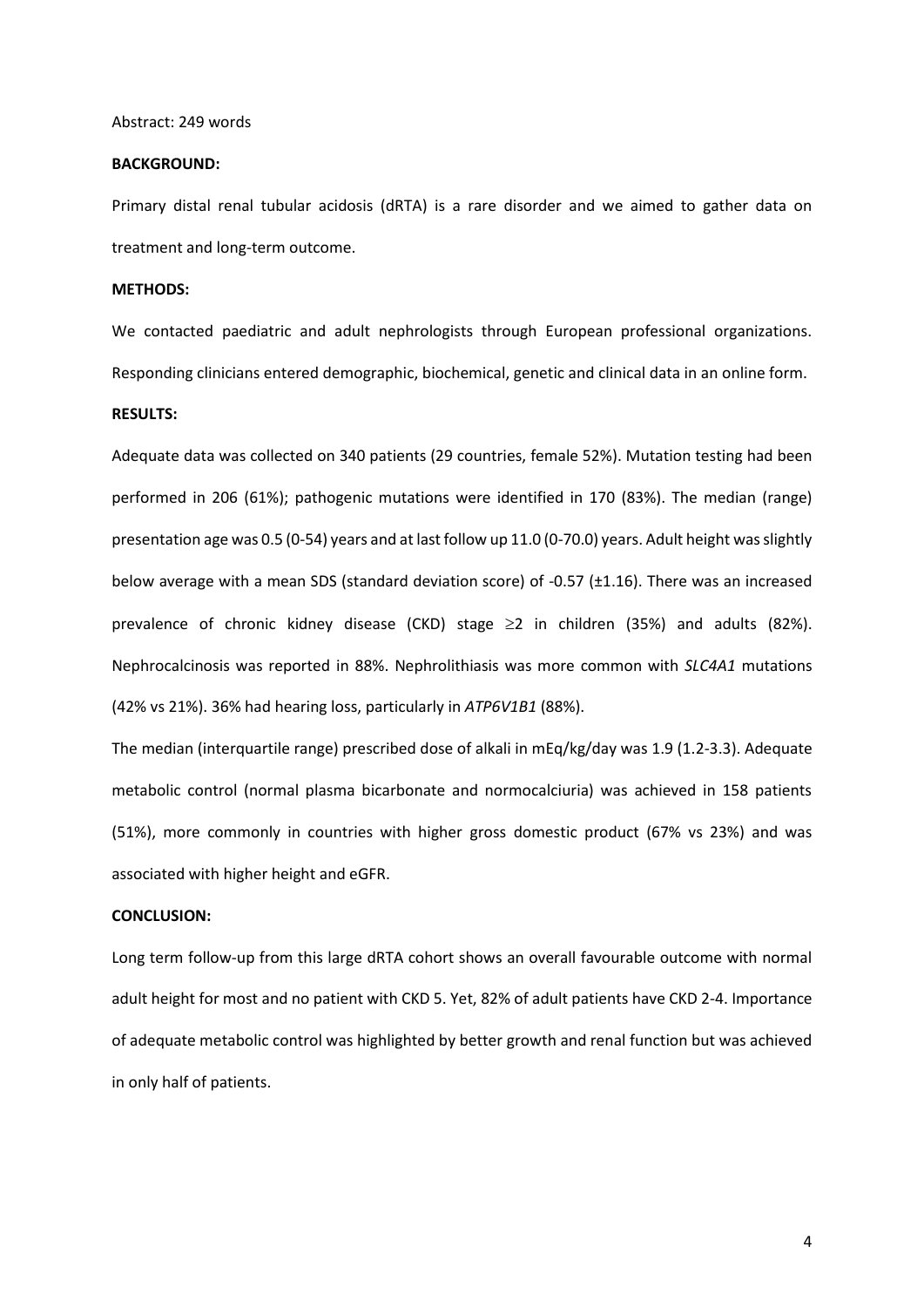#### **Introduction**

Primary distal renal tubular acidosis (dRTA) is a rare disorder with an estimated incidence of  $1:100.000$ . Often referred to as type 1 RTA, it is characterised by an impaired ability of the αintercalated cells in the collecting duct to secrete protons with consequently disturbed acid-base homeostasis (1). Currently, 5 genes are recognized, mutation in which can cause dRTA: *SLC4A1* (2), *ATP6V0A4* (3), *ATP6V1B1* (4), *FOXI1* (5) and *WDR72*(6). SLC4A1 encodes the anion exchanger AE1 expressed on the basolateral aspect of the intercalated cells. Mutations in this gene are typically inherited in an autosomal dominant fashion but can also be recessive. *ATP6V0A4* and *ATP6V1B1* encode subunits of the proton pump, expressed on the apical side of the intercalated cells, as well as in the inner ear. *FOXI1* encodes a transcription factor important for acid-secreting epithelia. WDR72 is thought to be involved in intracellular trafficking potentially affecting targeting of acid-base regulatory proteins. So far only recessive mutations in the latter 4 genes have been recognised.

Clinically, dRTA is characterised by hyperchloraemic (normal anion gap) metabolic acidosis with excretion of an insufficiently acid urine. Hypokalaemia is common and has been attributed to the altered balance between potassium and proton secretion in the collecting duct in exchange for sodium reabsorption, potentially augmented by increased aldosterone levels (7, 8). The excess acid in the blood is mainly buffered by the bone, leading to release of calcium from the skeleton, which, together with impaired tubular calcium reabsorption in acidosis, results in hypercalciuria that can be associated with nephrocalcinosis and/or nephrolithiasis (9). Faltering growth is a common presenting symptom in children with dRTA (10).

Due to the importance of proton secretion into the endolymph for normal inner ear function, dRTA can also be associated with sensorineural deafness, most prominently with mutations in *FOXI1*, *ATP6V1B1* and, to a lesser degree, *ATP6V0A4*, because of their shared expression and functional relevance in kidney and inner ear.

Due to its rarity, little long-term outcome data exist to inform prognosis and management of patients with dRTA. Recently, an EU initiative for reference networks for rare diseases was launched to improve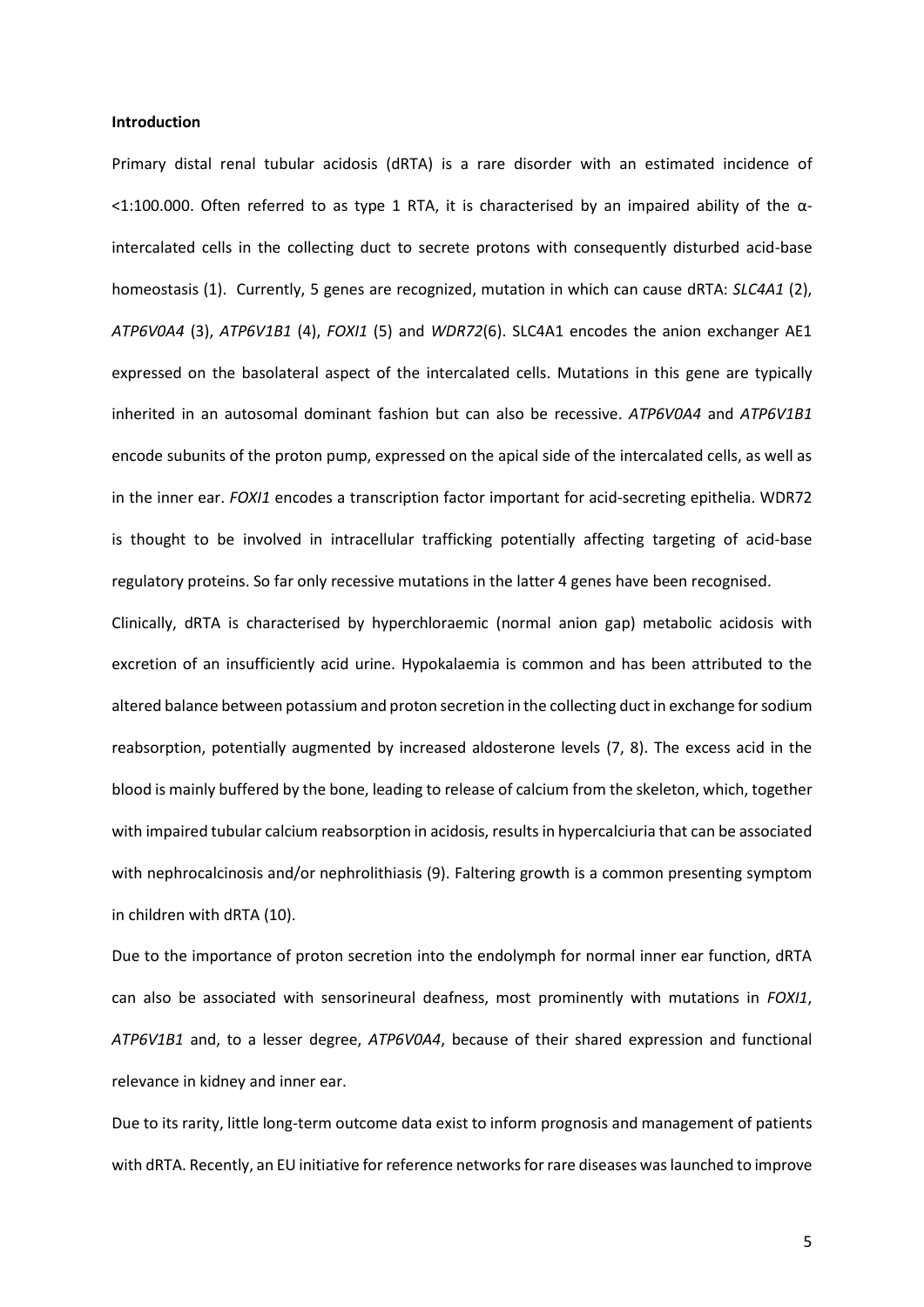the diagnosis and management of affected patients. As part of the network for rare kidney diseases (ERKnet) and together with the Working Groups on Inherited Kidney Diseases (European Renal Association – European Dialysis and Transplant Association [ERA-EDTA]) and Inherited Renal Disorders (European Society for Paediatric Nephrology [ESPN]), we aimed to collect long-term outcome data on a large multinational cohort of primary dRTA patients.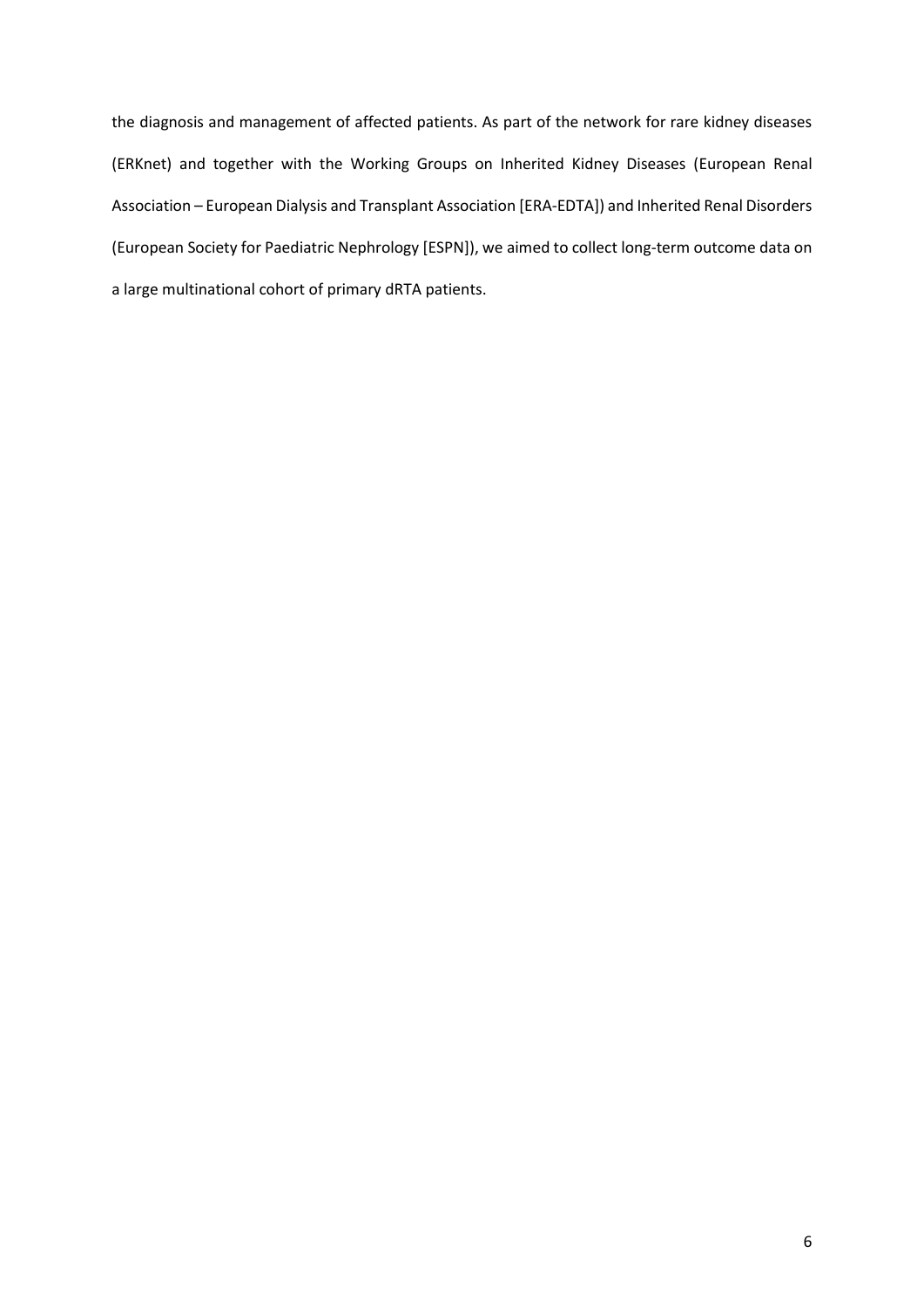#### **PATIENTS AND METHODS:**

#### *Clinical data*

An email was sent to the membership of ERA-EDTA and ESPN, inviting clinicians to provide data on patients with a clinical diagnosis of primary dRTA. The email contained a link to an online data form which was open from the  $6<sup>th</sup>$  to the 31<sup>st</sup> of August 2017.

A total of 28 questions were asked, pertaining to demographics, treatment, as well as kidney function and complications, such as nephrocalcinosis and hearing impairment. A list of all questions is provided in supplemental table 1.

In cases of missing information or if provided data points were noted to be outliers, corresponding clinicians were contacted via email for completion and/or verification of data. Data were deemed adequate for analysis if <5 items were missing, and the information provided was confirmed by the responsible clinician. Details of data completion are provided in supplemental table 2.

#### *Genotype-phenotype analysis*

To facilitate the detection of potential genotype-phenotype associations the total cohort was divided according to the genetic information supplied into the following 4 groups: 1. *ATP6V1B1*, 2. *ATP6V0A4*, 3. *SLC4A1* and 4. *Unknown*. For selected analyses, the genetically proven cases were subdivided into those with AE1 mutations (*SLC4A1,* mostly autosomal dominant) or proton pump subunit mutations (*ATP6V1B1* and *ATP6V0A4,* all autosomal recessive). The most recently discovered dRTA disease genes *FOXI1* and *WDR72* had not been described at the time of data collection and thus were not included. Genetic testing results were provided by the contributing clinicians according to their best knowledge and in some patients testing may have been performed on a research basis only without confirmation in a clinical laboratory. Mutation details, as provided, were reviewed by a clinical geneticist (D.I.) to ensure they accorded to ACMG standard (11).

#### *Growth*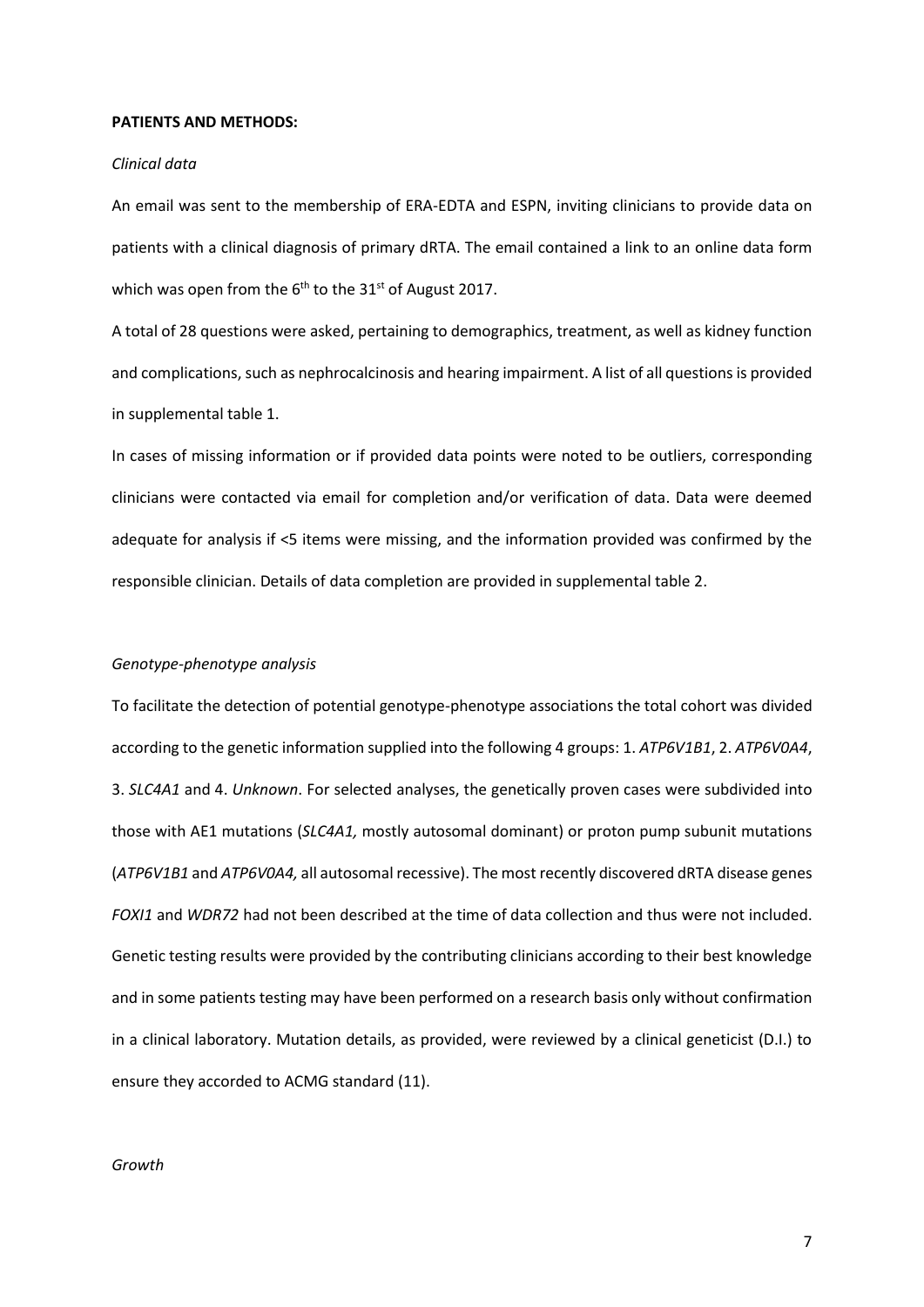Height data was normalised and expressed as SDS (Standard Deviation Score), based on data from the World Health Organisation (WHO) for children (12, 13) or the 2000 Center for Disease Control data for adults (14). Normal height was defined as a calculated score ≥ -2.00.

## *Kidney function*

Estimated glomerular filtration rate (eGFR) in adults (≥20 years old) was calculated using the MDRD equation, no data on ethnicity were available. Based on the population in the participating countries, only a small number of black patients were expected and therefore no correction for ethnicity was performed (15). For children and young adults (2-20 years), we used the modified "Schwartz" formula (16). Prevalence of CKD was calculated and expressed in groups 1-5 according to KDIGO guidelines, based on a history of chronic tubular disorder +/- abnormal imaging, no data on sediment abnormalities, proteinuria or histopathology was collected (17). For comparison with the third National Health and Nutrition Survey (NHANES III) cohort (18) data from patients aged 20-60 years (N=61) was used for subsequent analysis of CKD prevalence. As there were only 2 patients older than 60 years, meaningful comparison for that age group was not possible.

## *Metabolic control*

Adequate metabolic control was defined as a plasma or serum bicarbonate ≥22.0mmol/L and the absence of hypercalciuria. For simplification, only the term serum bicarbonate will be used, although in some patients it may have been measured in plasma or calculated from whole blood gas analysis. Normal ranges for serum bicarbonate increase slightly during the first years of life. Yet, since treatment typically aims at a value in the middle in the normal range, we defined 22.0 mmol/L as the general lower limit for all age groups. Hypercalciuria was defined as a urine calcium/creatinine ratio result above upper limit of normality for age range (19).

#### *Nephrocalcinosis and Nephrolithiasis:*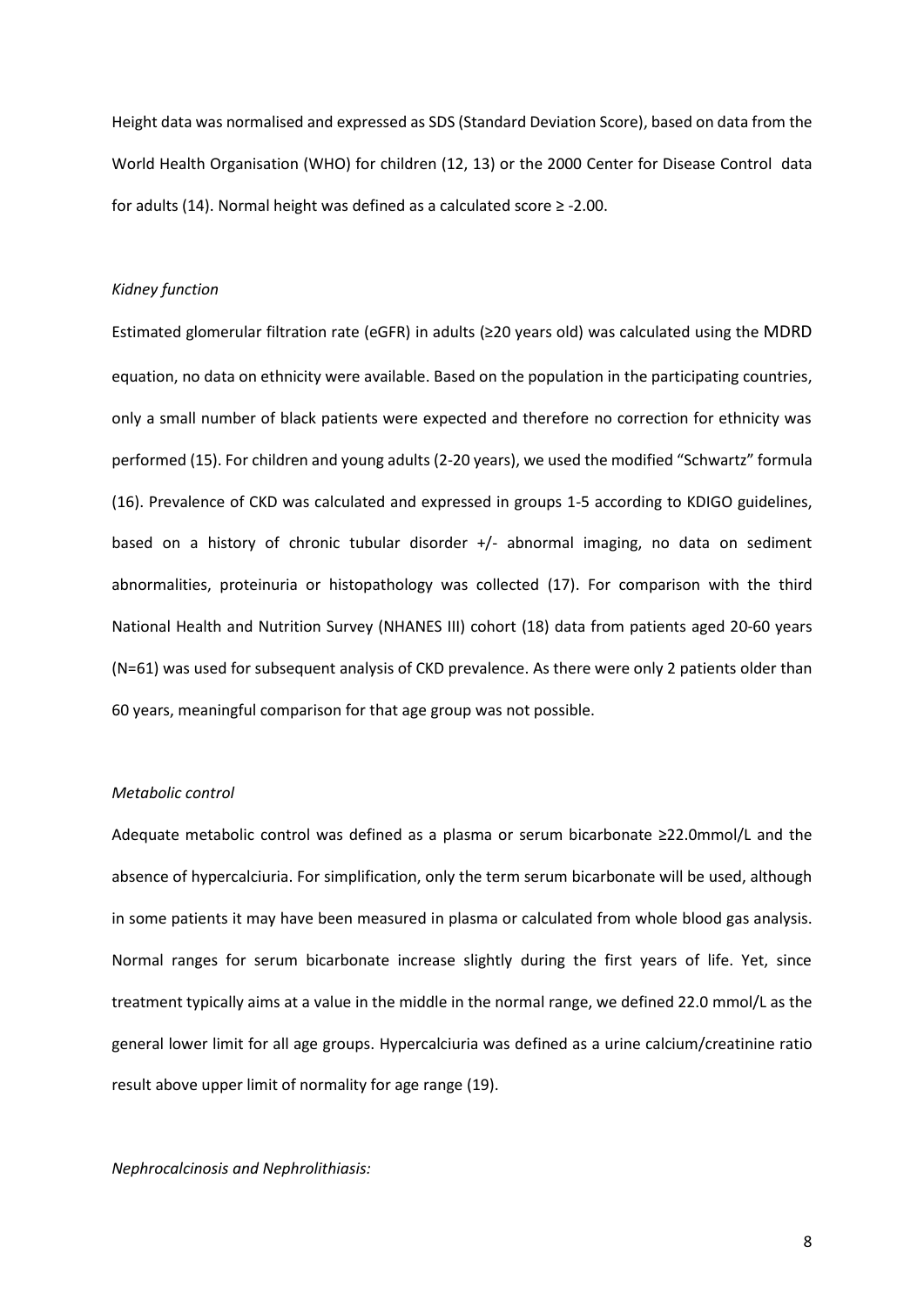Data on nephrocalcinosis and nephrolithiasis were provided by the clinicians and thus reflect the local imaging protocols and interpretation. Age at diagnosis of nephrocalcinosis is presented in supplemental figure 3. Insufficient data was available regarding age at diagnosis of nephrolithiasis, therefore meaningful analysis was not possible.

## *Classification according to Gross Domestic Product per capita*

For analyses according to country of residence of the patients, countries were classified according to Gross Domestic Product (GDP) per capita based on data from The World Bank (20). Countries with GDP per capita >\$35.000 were classified as "high GDP", \$10.000 and 35.000 as "medium GDP" and <\$10.000 as "low GDP" (see supplemental table 3).

## *Statistics*

Analysis was done in IBM SPSS Statistics for windows version 24.0 (Armonk, NY: IBM Corp.) Kolmogorov-Smirnov test was performed to assess normality of the data. Data following a normal distribution was expressed as mean (±SD) and non-normally distributed data as median (range or IQR). Statistical significance for categorical/dichotomous variables was performed with the Pearson Chisquare test. The Student-T test was used to compare the means between two groups of parametric data and one-way ANOVA test for three or more different groups. We used two different nonparametrics tests during the analysis for medians comparison, Mann-Whitney U-test for dichotomous and Kruskall-Wallis for polychotomous variables.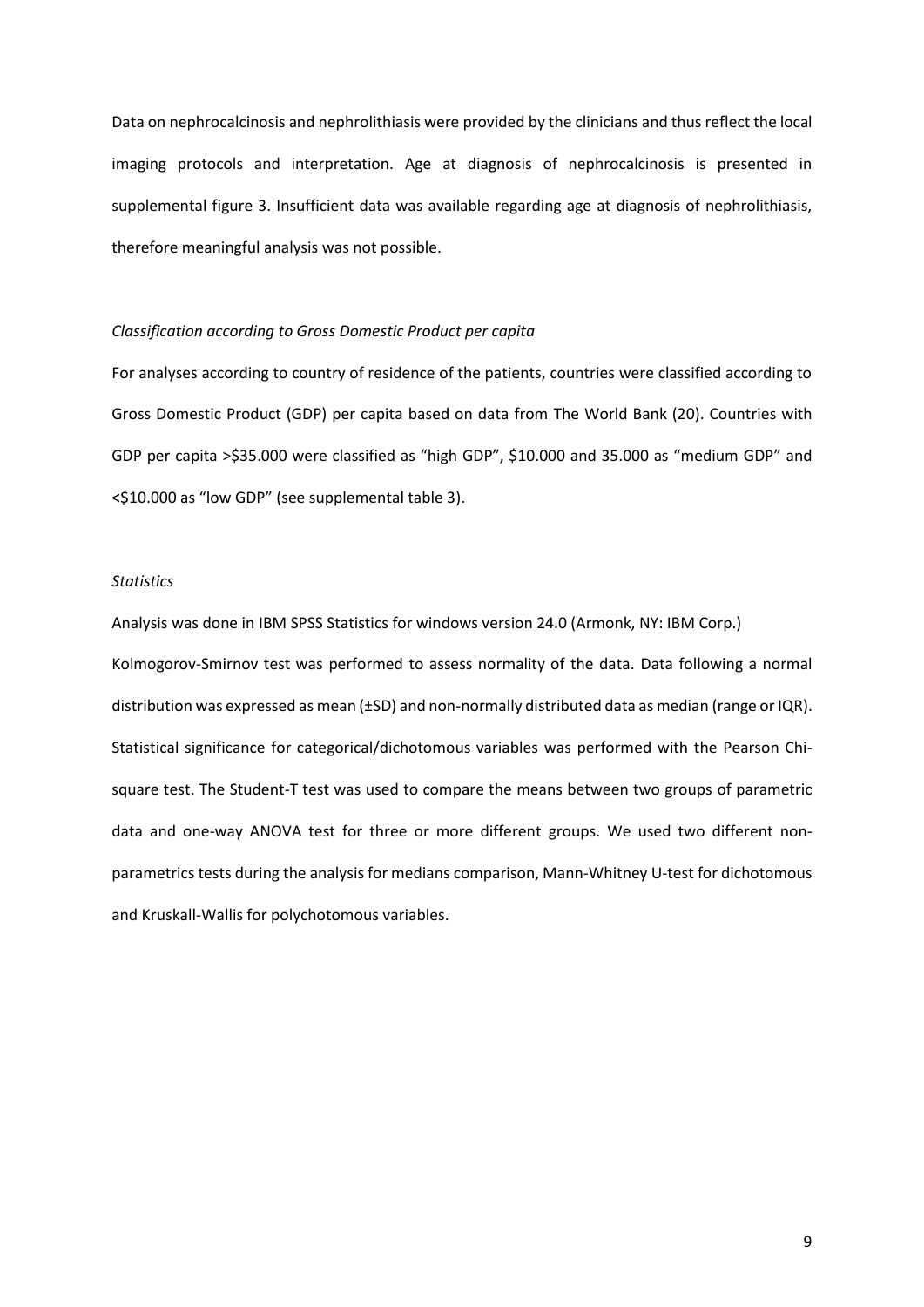### **RESULTS:**

#### *Responses and demographic data:*

A total of 340 cases (from 29 countries, supplemental table 4) were available for final analysis. An overview of the cohort is given in figure 1.

Gender distribution was equal with 177 (52%) females and 163 (48%) males. The median age (range) was 11.0 (0-70) years at last follow up and 83 (24%) were adults (≥18 years old) with the following age distribution 18-20 years: 20; 20-40 years: 45; 40-60 years: 16 and >60 years: 2.

### *Genetic information:*

Genetic analysis in the three-classical known dRTA genes had been performed in 206 cases (61%) and of these 170 (83%) were found to have causative mutations. The overall distribution of the patients according to genetic cause is detailed in Figure 2a. A list of all reported mutations is provided in supplemental table 5.

Of the 36 patients who had undergone complete genetic testing yet with no clear causative mutation(s), 6 patients were heterozygous for the same variant in *ATP6V1B1*: c.1181G>T, p.(Arg394Gln) without a second mutation identified.

#### *Age at presentation:*

The median age (IQR: interquartile range) at presentation was 0.5 (0.1-2.5) years with a significantly (p<0.001) later onset in patients with *SLC4A1* mutations (Figure 2b): *ATP6V1B1* 0.5 (0.1-1.9), *ATP6V0A4* 0.2 (0.1-0.3), *SLC4A1* 4.0 (1.9-12.0) and *Unknown* 0.5 (0.2-2.8). A total of 307/336 (91%) patients presented before age 10 years.

## *Age at last clinic follow up:*

Median (IQR) age at last follow up in years was 11.0 (5.0-17.5) years and for the specific subgroups: *ATP6V1B1* 11.5 (6.0-18.0), *ATP6V0A4* 11.0 (3.6-17.2), *SLC4A1* 16.0 (7.9-26.3) and *Unknown* 9.0 (4.0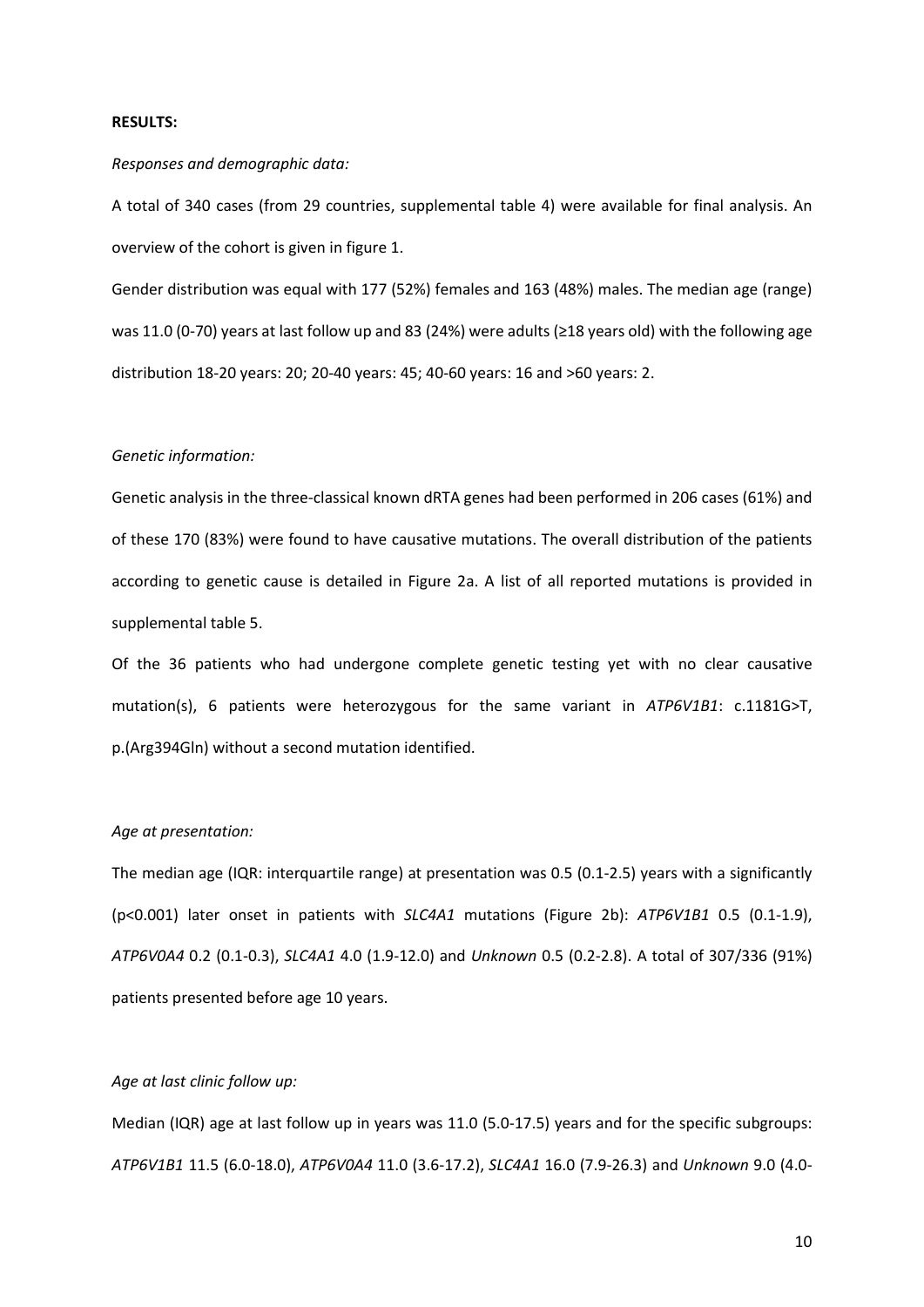15.0) (Figure 2c). Consistent with the older age at presentation, patients with *SLC4A1* mutations were also significantly (p<0.019) older at last clinic visit.

## *Long-term outcome: growth*

The most recent height standard deviation score (SDS) mean (±SD) for the adult population was -0.57 (±1.16), with no significant difference (p=0.059) between the genetic groups: *ATP6V1B1* -0.86 (±0.92), *ATP6V0A4* -0.54 (±1.19), *SLC4A1* -1.15 (±0.67) and *Unknown* -0.16 (±0.89). (Figure 2d).

### *Long-term outcome: kidney function*

A third (34.7%) of the children (age 2-18 years) had an impaired eGFR (<90ml/min/1.73m<sup>2</sup>), mostly CKD Stage 2 (Figure 3a). Mean (SD) eGFR at last follow up in adults (N=83) was 75ml/min/1.73m<sup>2</sup> (±23) and was broadly similar across the genetic groups: *ATP6V1B1* 81 (±27), *ATP6V0A4* 79 (±26), *SLC4A1* 66 (±20) and *Unknown* 75 (±20) (p = 0.2). No patient with end stage renal disease was noted, yet of the 83 adult patients ( $\geq$ 18 years) eGFR was < 90ml/min/1.73m<sup>2</sup> in 68 (82%) as shown in Figure 3b. In adults the overall rate of eGFR decline was 0.8ml/min/1.73m<sup>2</sup>/year (Figure 3c). The prevalence of CKD stage ≥2 was significantly higher (50/61 = 82%) in dRTA patients age 20-60 years compared to the NHANES III population (2729/10444 = 26%) (Figure 3d).

## *Treatment*

More than 30 different alkali formulations were used. 84 patients (25%) were treated with oral bicarbonate, 141 (42%) with oral citrate and 113 (33%) with both. Two patients (both with *SLC4A1* mutations) were not treated with alkali. A sodium containing salt was used in 21%, potassium in 29% and a combination in 50%. Sodium salts were more commonly used in countries with low per capita income (supplemental figure 1a). There was no statistically significant difference in hypercalciuria (and indirectly in metabolic control) according to salt used (Supplemental figure 1b).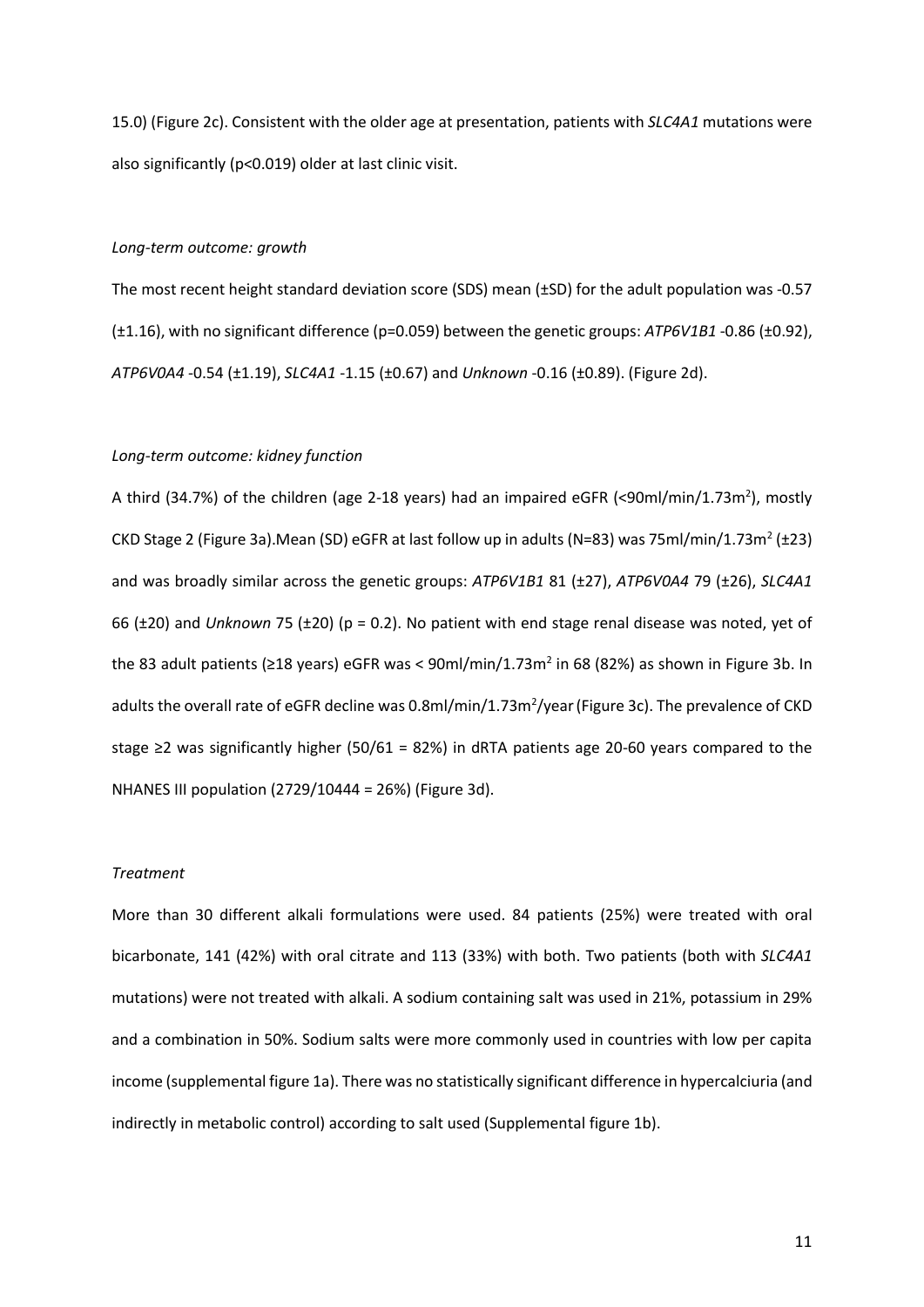The median (IQR) prescribed dose of alkali treatment (mEq/kg/day) was 1.9 (1.2-3.3) and comparable across groups: *ATP6V1B1* 1.7 (1.1-2.3), *ATP6V0A4* 1.9 (1.2-3.3), *SLC4A1* 1.5 (0.9-2.7), *Unknown* 2.2 (1.4-4.1). Yet, median (IQR) prescribed doses of alkali equivalent were significantly higher in younger patients compared to older ones (p value < 0.001) (Figure 4a).

#### *Metabolic control*

Serum bicarbonate (mmol/L) levels and urine calcium/creatinine ratio (mmol/mmol) at last follow-up were used as markers for metabolic control. Data for both items were available in 312 patients. Median (IQR) serum bicarbonate level at last follow up was just at the lower limit of the normal range at 22.0 mmol/l (20.0-24.0) with no significant difference between the genetic groups (Figure 4b). The prevalence of hypercalciuria was similar between genetically diagnosed groups, at 12% in ATP6V1B1 (7/58), 14% in ATP5V0A4 (8/56), 11% in SLC4A1 (5/47) and 19% in Unknown (28/151).

In total, 43% of patients had a serum bicarbonate < 22 mmol/L and 15% had hypercalciuria. Overall, 49% had one or both abnormalities and therefore were considered as not having adequate metabolic control at last clinic visit (Figure 4c).

To assess the importance of metabolic control, we compared growth and kidney function between those with and without adequate metabolic control. For growth, we analysed the last documented height from patients who presented and thus started treatment at an age with presumed growth potential (defined as <15 years of age). Median (IQR) Height SDS was significantly (p < 0.001) increased at -0.52 (-1.32 to +0.36) in those with adequate metabolic control compared to -1.31 (-2.50 to -0.52) in those without (Figure 4d). As a marker for the long term effect on kidney function, we compared eGFR in adults with or without adequate metabolic control: mean (±SD) eGFR was significantly higher  $(p = 0.023)$  in those with adequate metabolic control at 79 ( $\pm$ 19) compared to those without at 67  $(\pm 22)$  ml/min/1.73m<sup>2</sup> (Figure 4e). Adequate metabolic control was achieved in a significantly (p value < 0.001) higher proportion (67%) of patients in the countries with high GDP, compared to 50% in countries with medium and 23% in countries with low GDP (Figure 4f).

12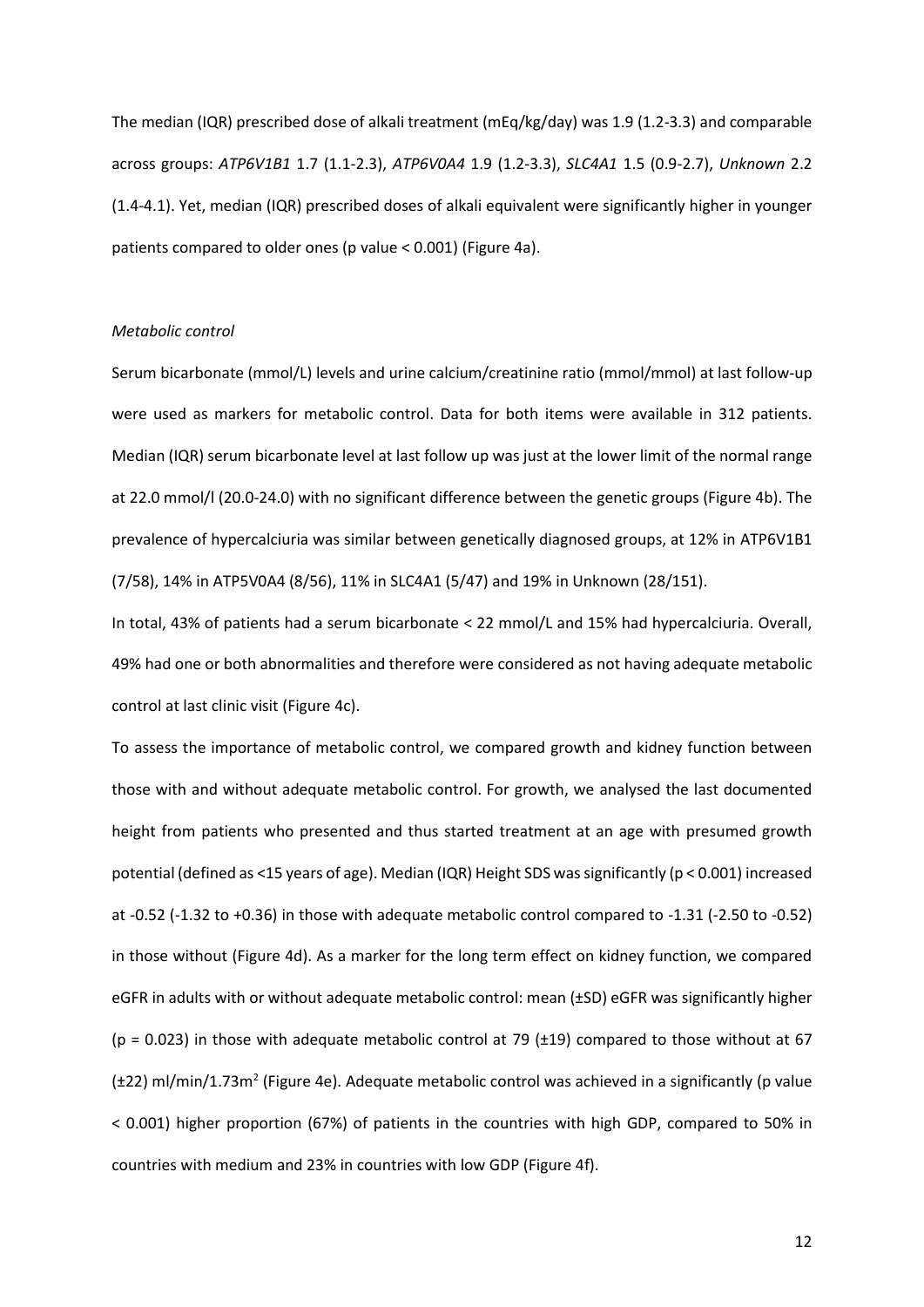#### *Nephrocalcinosis and Nephrolithiasis:*

Nephrocalcinosis was common in all groups but had a significantly higher (p value = 0.004) prevalence in patients with *ATP6V0A4* mutations 98% (59/60) compared to *ATP6V1B1* 90% (53/59), *SLC4A1* 94% (47/50) and *Unknown* 82% (140/170). Nephrocalcinosis was already noted at presentation in most of the patients (229/261 = 88%, see supplemental figure 3). Nephrolithiasis was significantly ( $p = 0.014$ ) more common in patients with *SLC4A1* mutations 42% (21/50) compared to *ATP6V1B1* 21% (12/57), *ATP6V0A4* 20% (12/59) and *Unknown* 21% (34/165) (Figure 5).

## *Hearing loss*:

Hearing loss was significantly (p < 0.001) more prevalent in patients with *ATP6V1B1* mutation 88% (50/57) compared to *ATP6V0A4* 36% (21/59), *SLC4A1* 6% (3/49) and *Unknown* 26% (42/161) (Figure 6a). Hearing aids were prescribed in a total of 90 (27%) patients and most commonly in patients with *ATP6V1B1* mutations (N=40, 69%), compared to *ATP6V0A4* (N=16, 26%), *SLC4A1* (N=3, 6%) and *Unknown* (N=31, 18%) (p < 0.001) (Figure 6b). Median (IQR) age (years) of hearing aids prescription was significantly lower (p < 0.021) in the *ATP6V1B1* group at 2.5 (1.2-5.0) compared to 7.0 (3.1-13.3) with *ATP6V0A4*, 5.0 (4.0-5.0) with *SLC4A1* and 3.6 (1.9-5.9) with *Unknown* mutations (Figure 6c). Similarly, cochlear implants were significantly (p < 0.001) more commonly performed in patients with *ATP6V1B1* mutation 24% (14/59) compared to *ATP6V0A4* 5% (3/61), *SLC4A1* 0% and *Unknown* 4% (7/170) (Figure 6d).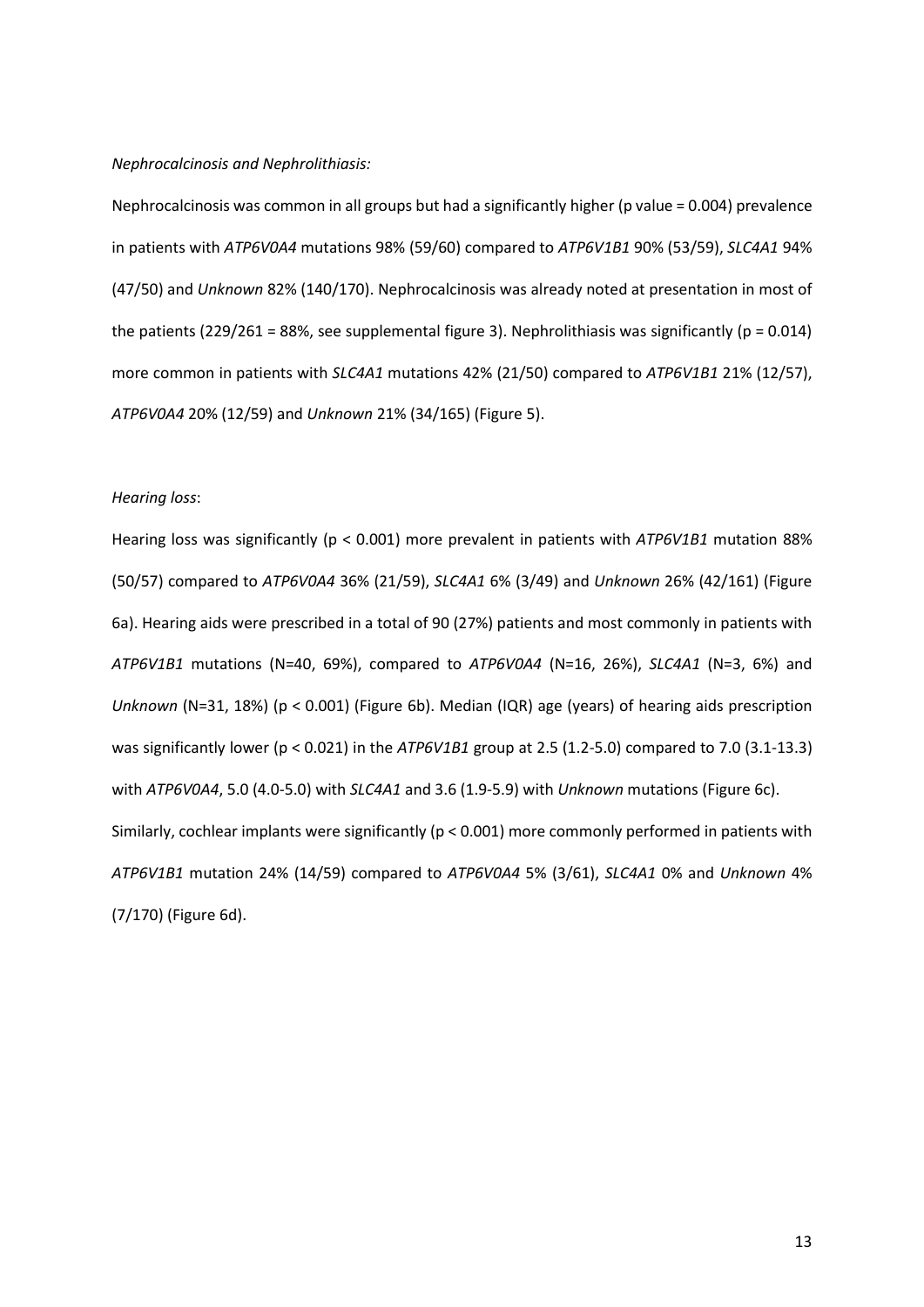#### **DISCUSSION:**

We report on the treatment and long-term outcome in patients with a clinical diagnosis of primary dRTA. To the best of our knowledge our cohort is the largest reported so far for this condition. While approximately half of the cohort did not have an identified genetic diagnosis (including 39% who were not genetically screened), the large number (N=50-61) in each genetically classified group allows for meaningful interpretation of data according to genotype. Moreover, the lack of obvious differences with regards to treatment, long-term outcome and complications between the groups with unknown genetics and those with defined mutations, suggest that the clinical diagnosis of primary dRTA was accurate also in most of the patients without genetic conformation. Of those who had genetic testing performed, causative mutations were identified in about 83%, roughly comparable to other recent reports (21-23).

Of interest is the recurrent identification of the heterozygous mutation in ATP6V1B1 p.(Arg394Gln), which has been reported previously in heterozygous form in patients with clinical diagnosis of dRTA (22, 24). It remains to be shown, whether this mutation is pathogenic on its own, or whether a second mutation on the other allele has been missed by current diagnostic methods.

### *Genotype-Phenotype analysis*

Our data show some genotype-specific characteristics, comparable to previous reports (14 ,15). In general, patients with mutations in the proton pump subunits have a more severe phenotype, compared to those with *SLC4A1* mutations: age of presentation is younger, with the vast majority (91/118, 77%) presenting in the first year of life and all before 10 years of age, whereas 12% (6/50) of patients with *SLC4A1* mutations presented in adulthood (Figure 3b).

## *Treatment and metabolic control*

Control of the acidosis, as assessed by plasma bicarbonate concentration and urine calcium excretion was achieved in only about half of all patients. We recognise that there are limitations to this analysis: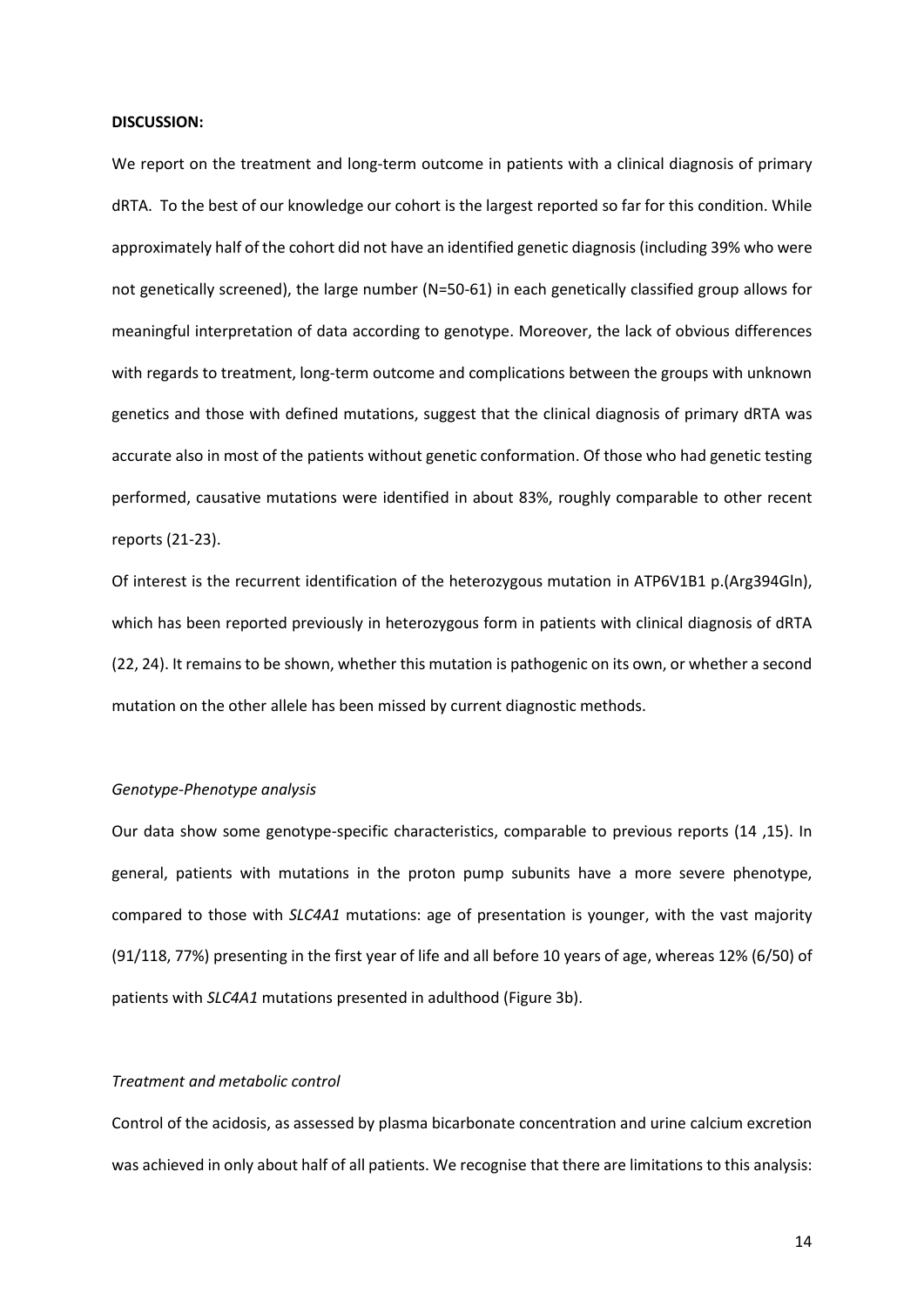biochemical data were only available from last the clinic visit, which may not be representative of the entire follow-up period. Moreover, bicarbonate determinations varied, as in some instances total  $CO<sub>2</sub>$ was measured, whereas in others it was calculated from a blood gas. Most importantly, bicarbonate levels in this condition depend heavily on the timing of the last alkali dose taken. Yet, these limitations reflect routine clinical practice and for these reasons, urine calcium excretion is commonly used as another indicator of metabolic control in dRTA, as urine calcium excretion increases when acidosis is present (25).

Interestingly, adequate metabolic control was significantly associated with per capita GDP (Figure 4f). Whether this reflects the affordability and/or availability of specialised medical care and medications cannot be deduced from our data. Of note, age at diagnosis was not significantly different in the three GDP groups (data not shown).

Forms of supplementation varied widely and overall, a total of 34 different alkali formulations were used (supplemental table 6). This may reflect clinician preference, as well as country-specific availability of these alkali supplements.

Interestingly, the prescribed alkali dosage is highest during the first years of life, presumably reflecting the increased metabolic rate of younger children which necessitates a larger caloric intake relative to body size and thus an increased acid load (Figure 4a). Our results inform the initial treatment dose for newly diagnosed patients, with young children (< 6 years old) apparently needing up to 10 mEq/kg/day (median 3.3, IQR: 2.3-5.0), whereas older children and adults can achieve acid-base balance with typically 2-3 mEq/kg/day. There was no difference with regards to metabolic control between the age groups, consistent with the notion that physicians adjusted alkali supplementation accordingly.

### *Long-term outcome: growth*

Distal RTA when untreated is known to have a severe impact on growth with improvement in patient's height and weight once alkaline treatment has been established (26). Our large cohort highlights the importance of adequate treatment for optimal growth. Adult height is only mildly impaired at -0.57

15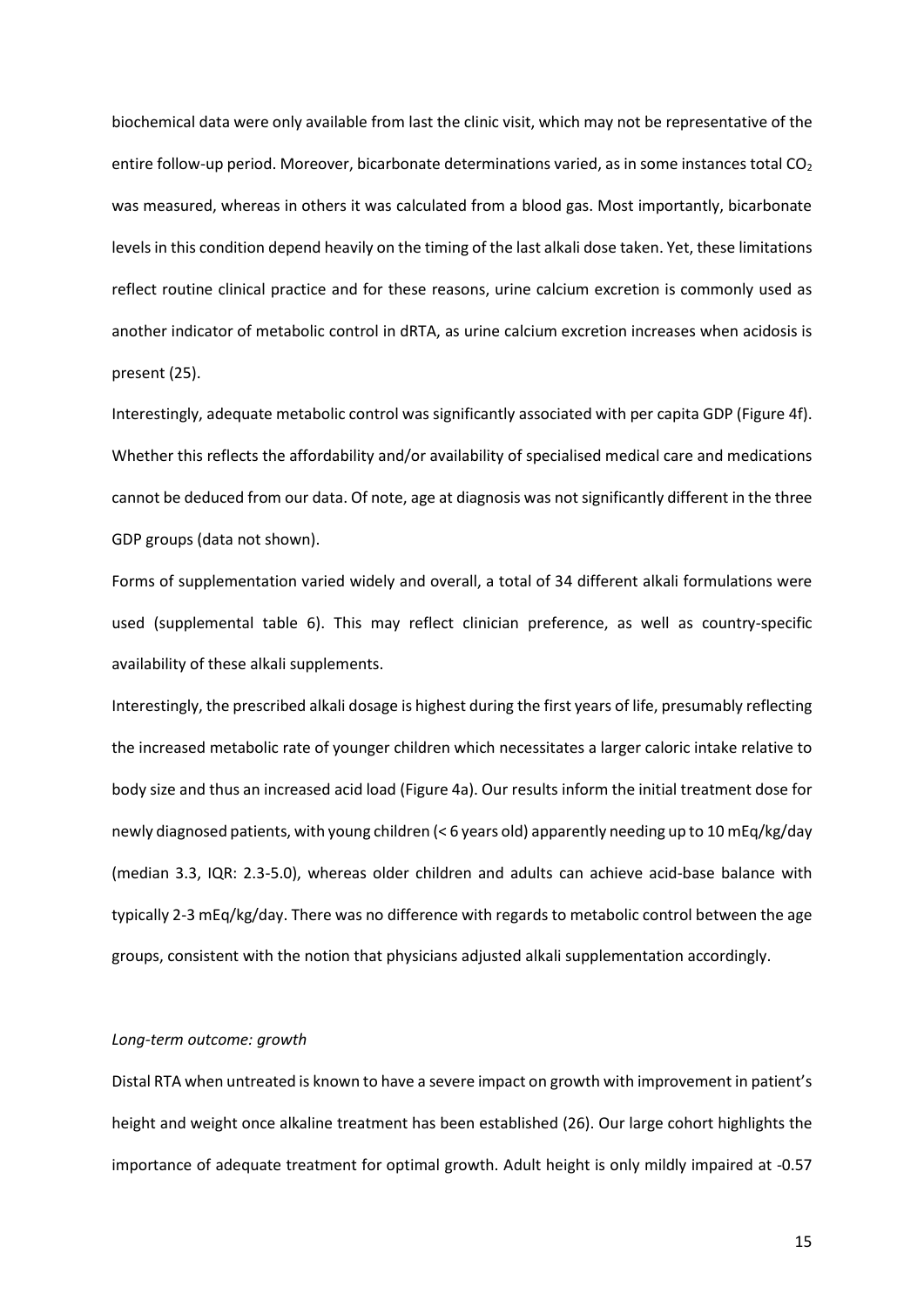SDS and, again, the majority (90%) of adult patients had achieved a final height in the normal range (SDS > -2.0). Importantly, height SDS was significantly ( $p < 0.001$ ) better in those patients with adequate metabolic control compared to those without, suggesting that growth can be optimised with adequate treatment.

## *Long-term outcome: kidney function*

Mean eGFR in adult patients was decreased at 75 ml/min/1.73m<sup>2</sup> and the presence of CKD stages II-IV in more than 80% of adults suggest that dRTA has a long-term impact on eGFR. The high prevalence of CKD is consistent with previous studies of dRTA cohorts, which reported rates between 30-67%, depending on the age of the population (21, 23). CKD may be due to nephrocalcinosis, the development of cysts, which are commonly seen, so-called "hypokalaemic nephropathy" or simply because of repeated acute kidney injury due to dehydration (27).

In order the stablish a meaningful comparison between the magnitude of the CKD prevalence in our cohort and general population we extracted data from the third National Health and Nutrition Survey (NHANES III), which also estimated GFR by using the MDRD equation (28). This comparison demonstrated a three-fold higher prevalence of CKD in our cohort.

The observed overall decline in eGFR in adults (Figure 3c) was 0.8ml/min/1.73m<sup>2</sup>/year, which is comparable to the normal population (29, 30). However, in healthy individuals decline starts during the fourth decade from a starting eGFR of 130-140ml/min/1.73m<sup>2</sup> (31). In contrast, mean eGFR in the dRTA cohort at age 18 years was already equivalent to CKD stage 2. This suggests that kidney damage has already occurred in childhood. Indeed, while there are no large scale epidemiological studies in CKD in children, data from registries suggest a prevalence of CKD around 70 per million of the age-related population (<0.01%) (32, 33), whereas 35% of the paediatric patients in our cohort had CKD stage  $\geq$ 2. Considering childhood as the "vulnerable" phase for kidney injury, we assessed the impact of adequate metabolic control on eGFR in children. As with height SDS, adequate metabolic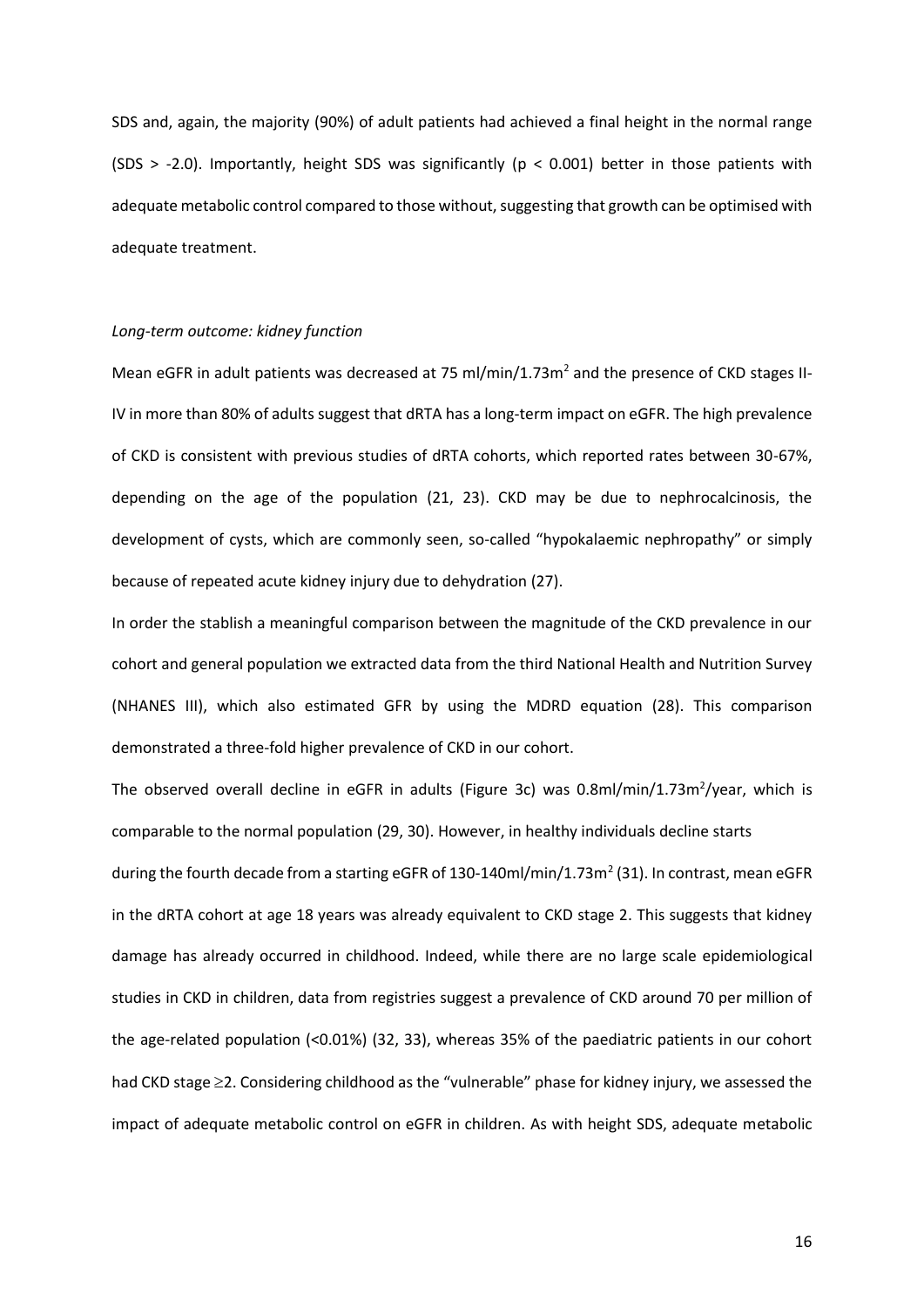control was associated with better outcome (median 103 vs 94 ml/min/1.73m<sup>2</sup>; p = 0.008), highlighting again the importance of adequate treatment.

#### *Nephrocalcinosis and Nephrolithiasis:*

Nephrocalcinosis and nephrolithiasis are two classical clinical features of distal renal tubular acidosis. Interestingly, despite a lower prevalence of hypercalciuria in the *SLC4A1* group, these patients had the highest prevalence of nephrolithiasis (11% and 42% respectively). Yet, it is important to note, that we only captured hypercalciuria at last follow-up. As patients with *SLC4A1* mutations typically present later in life, they presumably have had a longer time with undetected and untreated hypercalciuria, allowing stone formation.

## *Hearing loss*:

Sensorineural hearing loss is a classic associated feature of dRTA, first described in 1971(34). Our data confirm the close association of deafness with mutations in *ATP6V1B1*(4). Yet, we also see clinically relevant deafness in almost a third of patients with *ATP6V0A4* mutations, with hearing aids or cochlear implants present in 26 and 5%, respectively (Figure 6). We also found a 6% rate of hearing aids prescription in patients with SLC4A1, the youngest at 4 years of age. This reflects the prevalence of hearing loss in the general population (35, 36).

## *Limitations of our study:*

Our study is a retrospective review based on a limited number of results from the last clinical follow up, captured via an online form. With any such study there needs to be a balance between feasibility and the comprehensiveness of the data collected. If a large number of data is requested, clinicians may be reluctant to participate, as data entry is time consuming. Upon conception we therefore decided to focus only on aspects deemed most important. While hypokalaemia is a typical feature at diagnosis, it usually resolves with treatment (37) and we therefore did not consider it a key problem.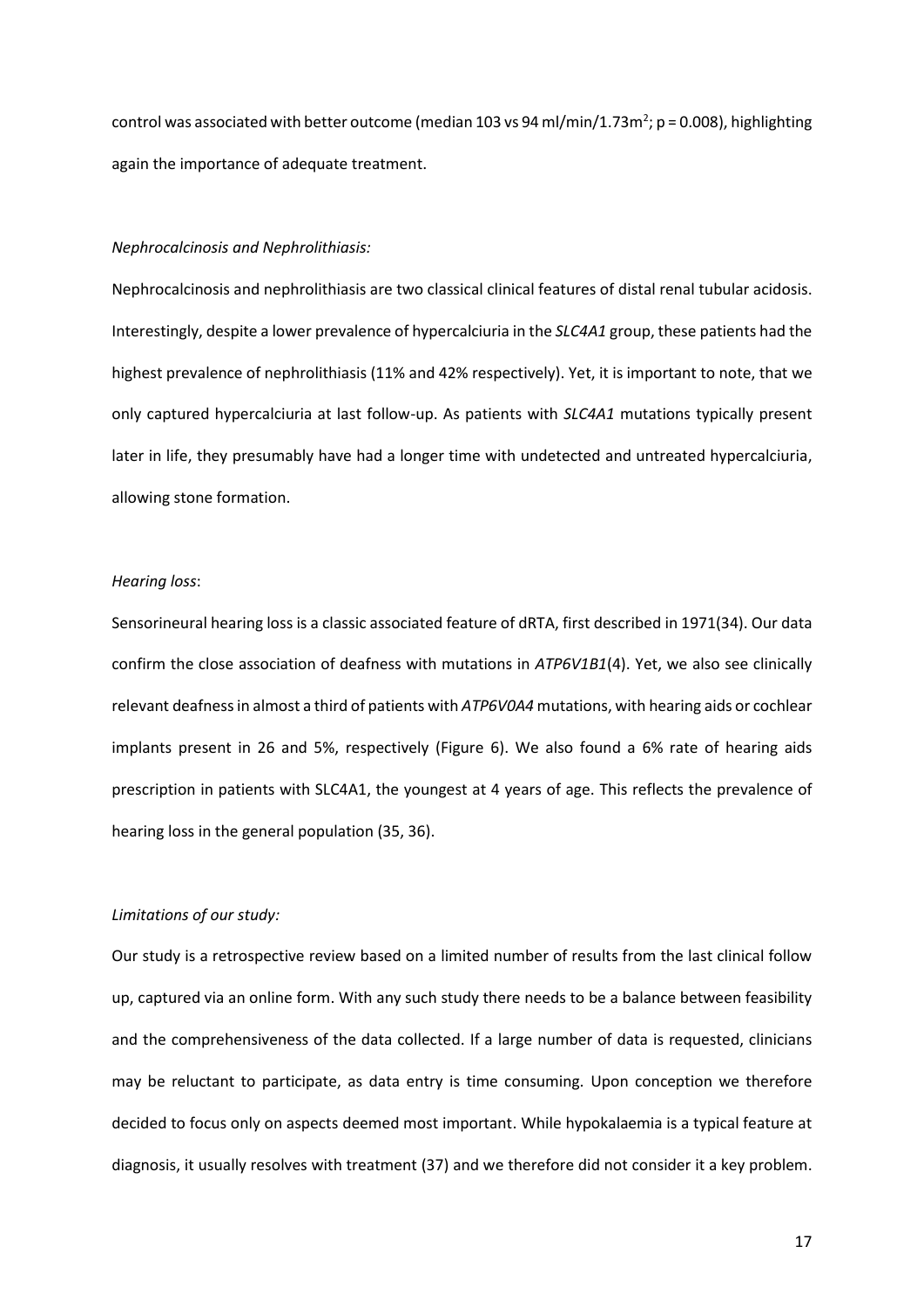We also did not request data on haematological problems: autosomal recessive *SLC4A1* mutations may be associated with mild defects in red cell morphology, particularly if there is coincident acidosis (38). Given the rarity of this form of dRTA in patients of European ancestry, we did not expect to be able to make meaningful statements. Indeed, only 5 such cases were entered in the study. Investigations into this particular problem are better performed in Asian cohorts, as has been reported before (39). Finally, no specific data on diet were requested. As diet determines the acid load, detailed data on this may have been helpful to explain some of the variability in the treatment doses (40). Yet, details of dietary habits are rarely collected by clinicians in routine practice.

The high number of patients entered validates our study design of limited data gathering, even though it only allowed a focused investigation of selected clinical aspects of dRTA.

Yet, the key limitation of our study is the assumption that data from last clinical follow-up adequately reflect treatment throughout the lifetime of the patients. This obviously is not necessarily the case, which may explain some of the variability in our results. Moreover, the "long term" outcome information is based on the data from adult patients, whose previous treatment may not necessarily reflect current treatment of newly diagnosed patients. These limitations clearly show the need for prospective gathering of granular data in an international registry for this rare disorder.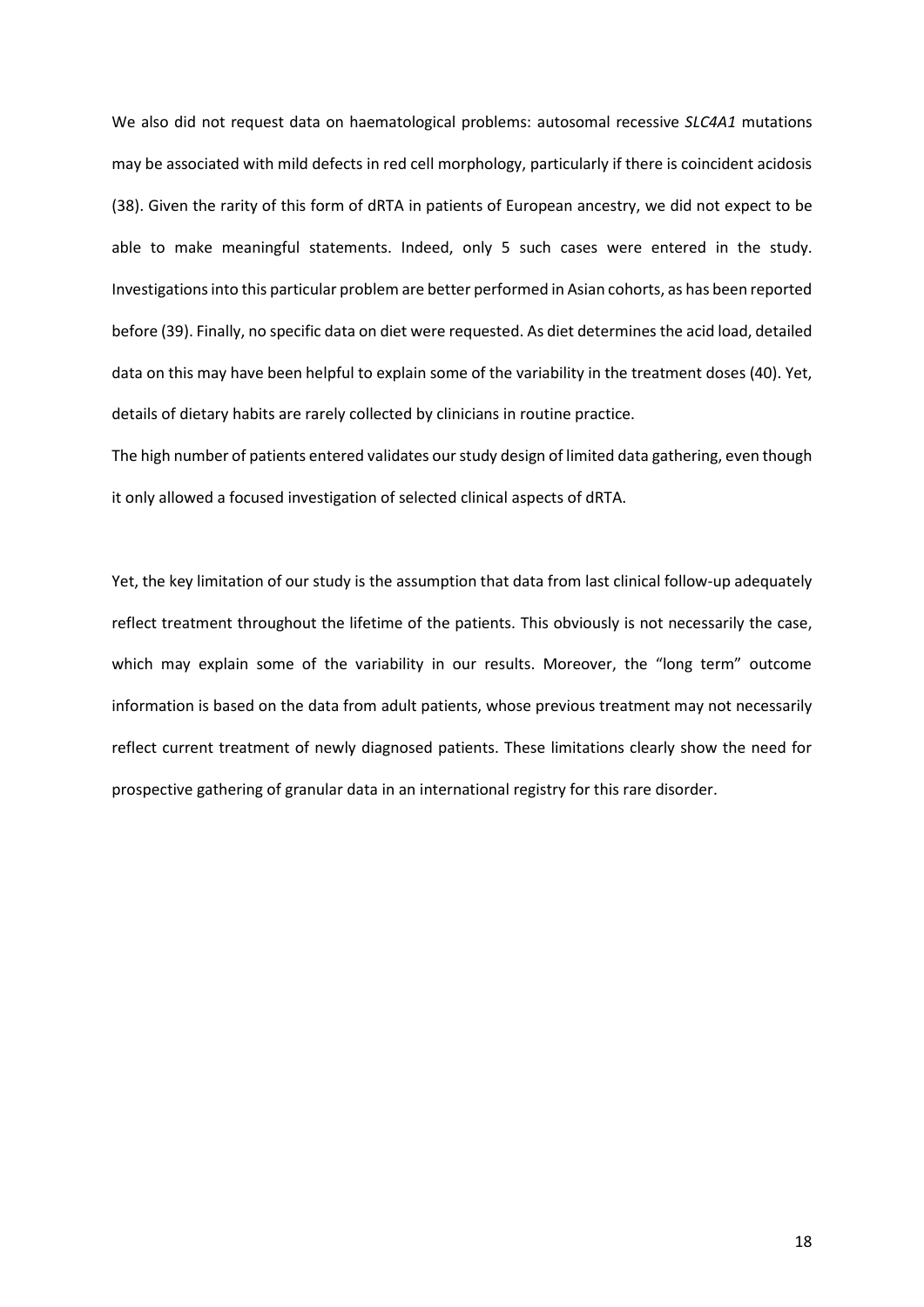## **CONCLUSIONS:**

Data from this large cohort of patients with dRTA suggests an overall favourable outcome with final height in the normal range in more than 90%. While CKD is common, no patient with end stage kidney disease was reported. Yet, almost half of all patients had inadequate metabolic control at last followup, suggesting difficulties with current treatment forms. The importance of adequate treatment is highlighted by its positive impact on growth and renal function. Therefore, clinicians should aim to maintain serum bicarbonate and urine calcium in the normal range.

## **CONFLICT OF INTEREST:**

The authors have no conflict of interest to declare.

#### **ACKNOWLEDGEMENTS:**

ESPN has received an unrestricted grant from Advicenne.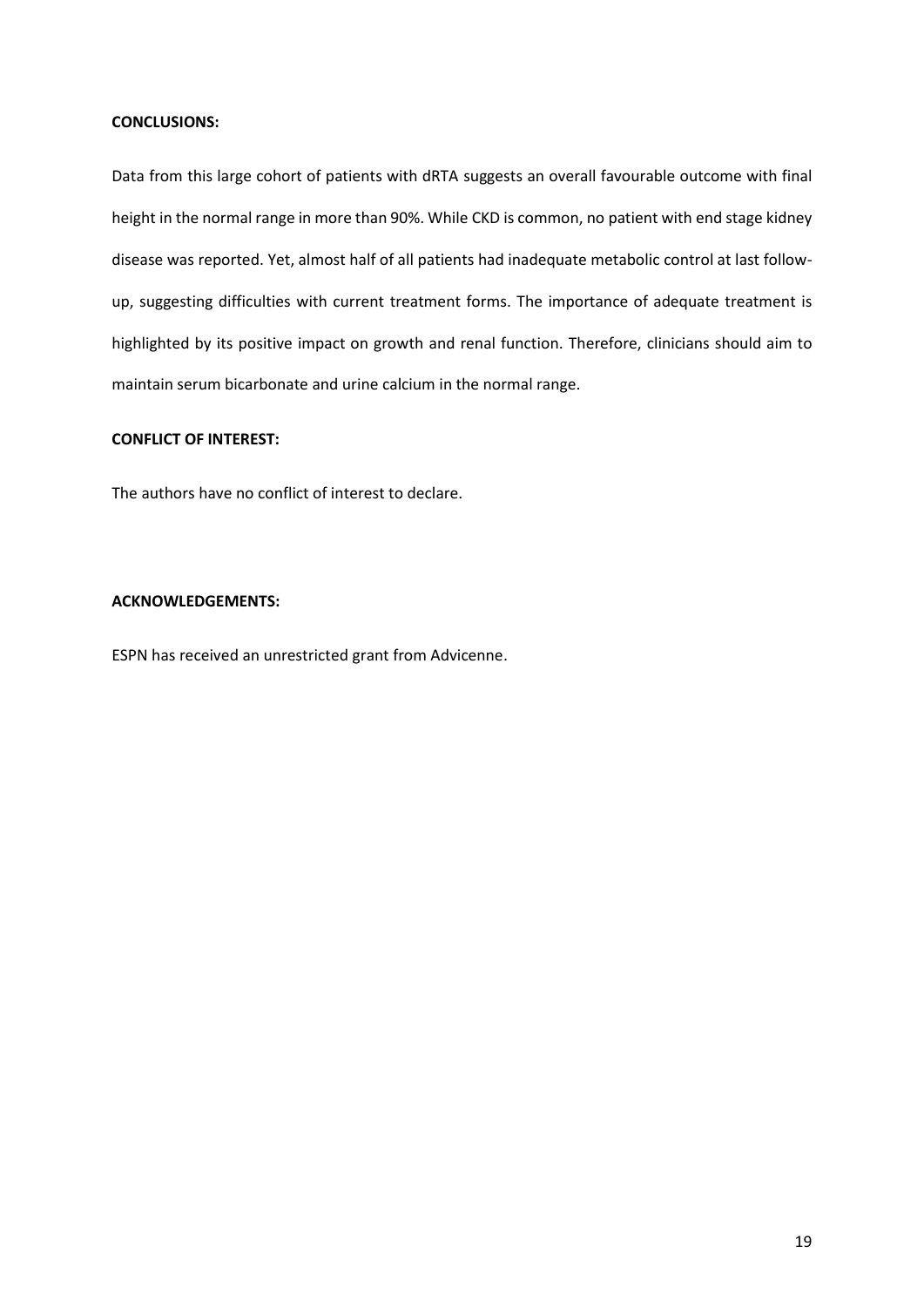# **REFERENCES:**

1. McSherry E, Sebastian A, Morris RC, Jr. Renal tubular acidosis in infants: the several kinds, including bicarbonate-wasting, classic renal tubular acidosis. J Clin Invest. 1972;51(3):499-514.

2. Bruce LJ, Cope DL, Jones GK, Schofield AE, Burley M, Povey S, et al. Familial distal renal tubular acidosis is associated with mutations in the red cell anion exchanger (Band 3, AE1) gene. J Clin Invest. 1997;100(7):1693-707.

3. Smith AN, Skaug J, Choate KA, Nayir A, Bakkaloglu A, Ozen S, et al. Mutations in ATP6N1B, encoding a new kidney vacuolar proton pump 116-kD subunit, cause recessive distal renal tubular acidosis with preserved hearing. Nat Genet. 2000;26(1):71-5.

4. Karet FE, Finberg KE, Nelson RD, Nayir A, Mocan H, Sanjad SA, et al. Mutations in the gene encoding B1 subunit of H+-ATPase cause renal tubular acidosis with sensorineural deafness. Nat Genet. 1999;21(1):84-90.

5. Enerback S, Nilsson D, Edwards N, Heglind M, Alkanderi S, Ashton E, et al. Acidosis and Deafness in Patients with Recessive Mutations in FOXI1. J Am Soc Nephrol. 2017.

6. Rungroj N, Nettuwakul C, Sawasdee N, Sangnual S, Deejai N, Misgar RA, et al. Distal renal tubular acidosis caused by tryptophan-aspartate repeat domain 72 (WDR72) mutations. Clinical Genetics. 2018;94(5):409-18.

7. Sebastian A, McSherry E, Morris RC, Jr. On the mechanism of renal potassium wasting in renal tubular acidosis associated with the Fanconi syndrome (type 2 RTA). J Clin Invest. 1971;50(1):231-43.

8. Batlle D, Moorthi KM, Schlueter W, Kurtzman N. Distal renal tubular acidosis and the potassium enigma. Semin Nephrol. 2006;26(6):471-8.

9. Alexander RT, Cordat E, Chambrey R, Dimke H, Eladari D. Acidosis and Urinary Calcium Excretion: Insights from Genetic Disorders. J Am Soc Nephrol. 2016;27(12):3511-20.

10. Santos F, Ordonez FA, Claramunt-Taberner D, Gil-Pena H. Clinical and laboratory approaches in the diagnosis of renal tubular acidosis. Pediatr Nephrol. 2015;30(12):2099-107.

11. Richards S, Aziz N, Bale S, Bick D, Das S, Gastier-Foster J, et al. Standards and guidelines for the interpretation of sequence variants: a joint consensus recommendation of the American College of Medical Genetics and Genomics and the Association for Molecular Pathology. Genetics in medicine : official journal of the American College of Medical Genetics. 2015;17(5):405-24.

12. WHO Child Growth Standards based on length/height, weight and age. Acta paediatrica (Oslo, Norway : 1992) Supplement. 2006;450:76-85.

13. de Onis M, Onyango AW, Borghi E, Siyam A, Nishida C, Siekmann J. Development of a WHO growth reference for school-aged children and adolescents. Bulletin of the World Health Organization. 2007;85(9):660-7.

14. Kuczmarski RJ, Ogden CL, Guo SS, Grummer-Strawn LM, Flegal KM, Mei Z, et al. 2000 CDC Growth Charts for the United States: methods and development. Vital and health statistics Series 11, Data from the national health survey. 2002(246):1-190.

15. Selistre L, De Souza V, Cochat P, Antonello ICF, Hadj-Aissa A, Ranchin B, et al. GFR Estimation in Adolescents and Young Adults. Journal of the American Society of Nephrology. 2012;23(6):989-96. 16. Schwartz GJ, Munoz A, Schneider MF, Mak RH, Kaskel F, Warady BA, et al. New equations to

estimate GFR in children with CKD. J Am Soc Nephrol. 2009;20(3):629-37.

17. Kidney Disease: Improving Global Outcomes (KDIGO) CKD Work Group. KDIGO 2012 Clinical Practice Guideline for the Evaluation and Management of Chronic Kidney Disease. Kidney International Supplements. 2013;3(1):73-90.

18. Coresh J, Astor BC, Greene T, Eknoyan G, Levey AS. Prevalence of chronic kidney disease and decreased kidney function in the adult US population: Third National Health and Nutrition Examination Survey. Am J Kidney Dis. 2003;41(1):1-12.

19. Rees L, Brogan P, Bockenhauer D, Webb NJ. Paediatric nephrology. 2nd ed. Oxford: Oxford University Press; 2012.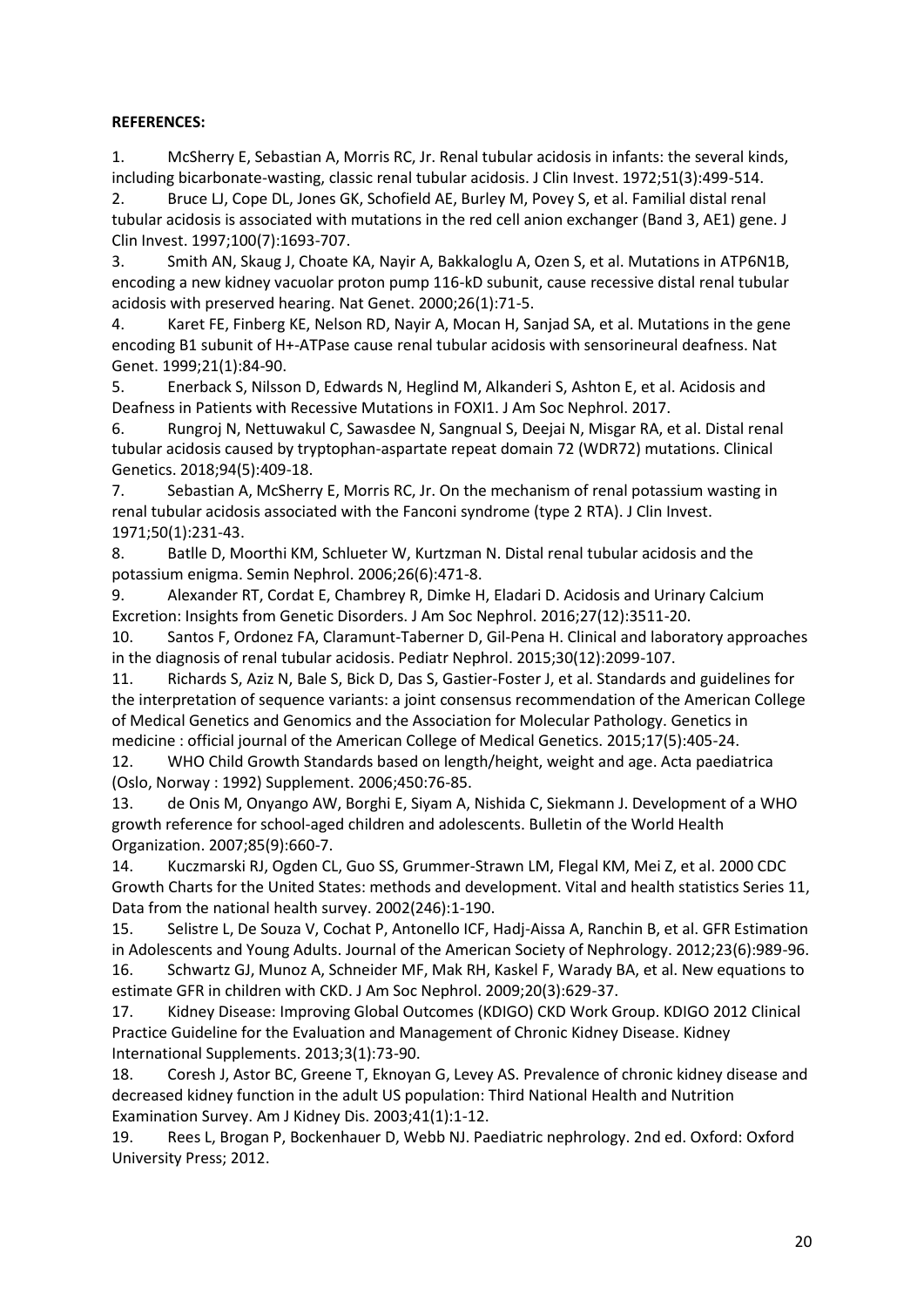20. World Bank. 2016. World Development Report 2016: Digital Dividends. Washington DC: World Bank.

21. Besouw MT, Bienias M, Walsh P, Kleta R, Van't Hoff WG, Ashton E, et al. Clinical and molecular aspects of distal renal tubular acidosis in children. Pediatr Nephrol. 2017;32(6):987-96. 22. Ashton EJ, Legrand A, Benoit V, Roncelin I, Venisse A, Zennaro MC, et al. Simultaneous sequencing of 37 genes identified causative mutations in the majority of children with renal tubulopathies. Kidney international. 2018.

23. Palazzo V, Provenzano A, Becherucci F, Sansavini G, Mazzinghi B, Orlandini V, et al. The genetic and clinical spectrum of a large cohort of patients with distal renal tubular acidosis. Kidney Int. 2017;91(5):1243-55.

24. Carboni I, Andreucci E, Caruso MR, Ciccone R, Zuffardi O, Genuardi M, et al. Medullary sponge kidney associated with primary distal renal tubular acidosis and mutations of the H+-ATPase genes. Nephrol Dial Transplant. 2009;24(9):2734-8.

25. Mohebbi N, Wagner CA. Pathophysiology, diagnosis and treatment of inherited distal renal tubular acidosis. J Nephrol. 2017.

26. Chang CY, Lin CY. Failure to thrive in children with primary distal type renal tubular acidosis. Acta paediatrica Taiwanica = Taiwan er ke yi xue hui za zhi. 2002;43(6):334-9.

27. Igarashi T, Shibuya K, Kamoshita S, Higashihara E, Kawato H, Hagishima K, et al. Renal cyst formation as a complication of primary distal renal tubular acidosis. Nephron. 1991;59(1):75-9.

28. Coresh J, Stevens LA. Kidney function estimating equations: where do we stand? Curr Opin Nephrol Hypertens. 2006;15(3):276-84.

29. K/DOQI clinical practice guidelines for chronic kidney disease: evaluation, classification, and stratification. Am J Kidney Dis. 2002;39(2 Suppl 1):S1-266.

30. Rowe JW, Andres R, Tobin JD, Norris AH, Shock NW. The Effect of Age on Creatinine Clearance in Men: A Cross-sectional and Longitudinal Study2. Journal of Gerontology. 1976;31(2):155-63.

31. Weinstein JR. THE AGING KIDNEY: PHYSIOLOGICAL CHANGES. 2010;17(4):302-7.

32. Ardissino G, Daccò V, Testa S, Bonaudo R, Claris-Appiani A, Taioli E, et al. Epidemiology of Chronic Renal Failure in Children: Data From the ItalKid Project. Pediatrics. 2003;111(4):e382-e7. 33. Areses Trapote R, Sanahuja Ibanez MJ, Navarro M, Investigadores Centros Participantes en el

R, II. [Epidemiology of chronic kidney disease in Spanish pediatric population. REPIR II Project]. Nefrologia. 2010;30(5):508-17.

34. Nance WE, Sweeney A. Evidence for autosomal recessive inheritance of the syndrome of renal tubular acidosis with deafness. Birth Defects Orig Artic Ser. 1971;07(4):70-2.

35. Bess FH, Dodd-Murphy J, Parker RA. Children with minimal sensorineural hearing loss: prevalence, educational performance, and functional status. Ear and hearing. 1998;19(5):339-54. 36. Feder KP, Michaud D, McNamee J, Fitzpatrick E, Ramage-Morin P, Beauregard Y. Prevalence of Hearing Loss Among a Representative Sample of Canadian Children and Adolescents, 3 to 19 Years of Age. Ear and hearing. 2017;38(1):7-20.

37. Alonso-Varela M, Gil-Pena H, Coto E, Gomez J, Rodriguez J, Rodriguez-Rubio E, et al. Distal renal tubular acidosis. Clinical manifestations in patients with different underlying gene mutations. Pediatr Nephrol. 2018;33(9):1523-9.

38. Khositseth S, Sirikanaerat A, Khoprasert S, Opastirakul S, Kingwatanakul P, Thongnoppakhun W, et al. Hematological abnormalities in patients with distal renal tubular acidosis and hemoglobinopathies. Am J Hematol. 2008;83(6):465-71.

39. Khositseth S, Bruce LJ, Walsh SB, Bawazir WM, Ogle GD, Unwin RJ, et al. Tropical distal renal tubular acidosis: clinical and epidemiological studies in 78 patients. QJM. 2012;105(9):861-77.

40. Zoppi G, Zamboni G. Mechanism of diet-induced uraemia and acidosis in infants. European journal of pediatrics. 1977;125(3):197-204.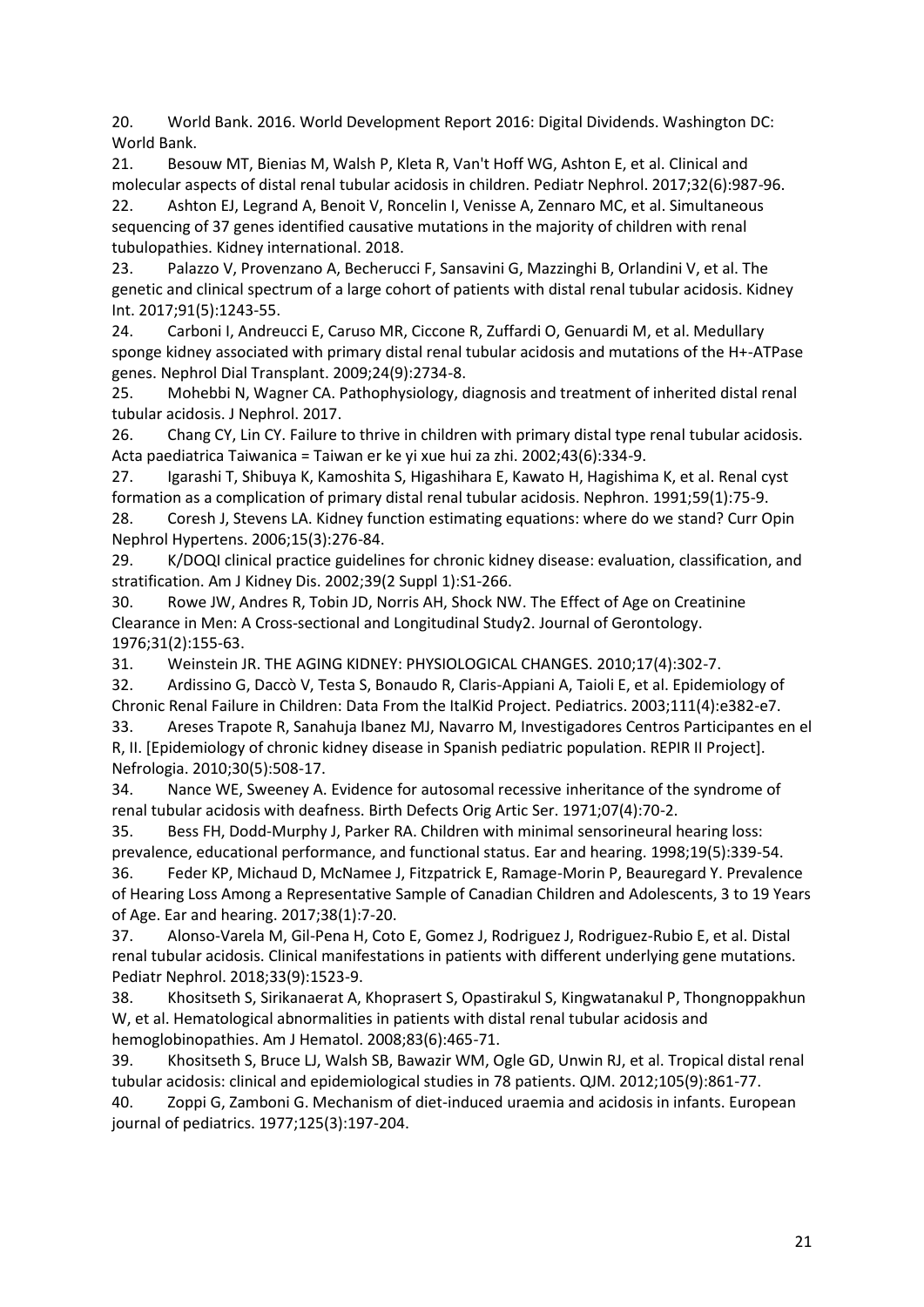#### **Figure legends**

#### **Figure 1**. **The patient cohort**

Patients were grouped for analysis according to underlying gene. Patients without genetic testing or with no causative mutations in the tested 3 genes were classified as "*Unknown*".

## **Figure 2. Demographic, genetics and growth.**

Box plot graphs represent the median and interquartile range; the upper and lower whiskers include data points within 1.5 x IQR. Outliers are plotted individually. A**)** Population distribution according to genetic testing. **B)** Age at presentation in years. Note that patients with proton pump mutations all present below the age of 10 years and the significantly (p<0.001) older age at presentation in the SLC4A1 group. **C)** Age at last clinic visit. Note again the significantly (p=0.019) older age in the SLC4A1 group. **D)** Adult height (mean and SDS) according to genetic group. No significant difference was seen between the genetic groups.

## **Figure 3. Renal function and Chronic Kidney Disease (CKD).**

**A)** Prevalence of CKD stages in the paediatric age group. Note that 35% have CKD stage  $\geq$ 2. **B)** Prevalence of CKD stages in the adult age group. Note that 82% of the adult patients analysed had CKD stage  $\geq$  2. **C**) Plot of eGFR versus age at last clinic visit. The solid line represents a regression line suggesting a linear correlation between age and loss of renal function with a calculated decline of 0.8ml/min/1.73m<sup>2</sup>/year. Note that the eGFR at age 18 years is already impaired, consistent with CKD stage 2. **D)** Comparison of CKD stage  $\geq$ 2 prevalence in adults between our cohort (dRTA) and controls (NHANES 3) according to 2 different age ranges (20-39 years and 40-59 years old). Note the significantly (p<0.001) increased prevalence of CKD stage  $\geq$ 2 in the dRTA cohort.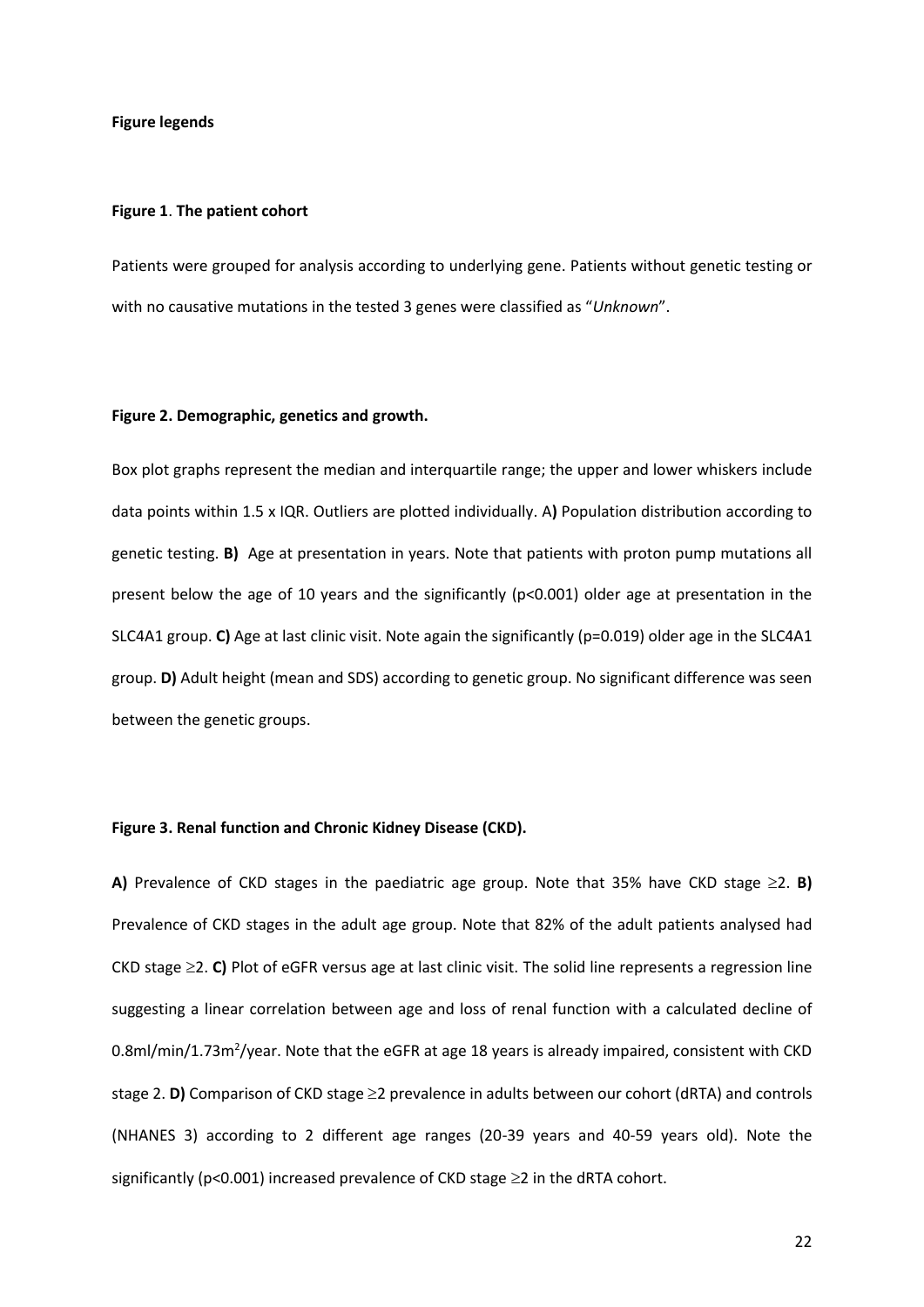#### **Figure 4. Treatment and metabolic control at last follow-up.**

Box plot graphs specifics are as detailed in Figure 2. **A)** Daily weight-adjusted alkali dose according to age group (under 6 years, 6-18 years and adults). Note that prescribed weight-adjusted dose of alkali supplement decreases with age (p<0.001). **B)** Serum bicarbonate level at last clinic visit according to the different genetic groups. The horizontal line indicates the lower limit of the normal range (defined as 22.0mmol/L) **C)** Prevalence of metabolic acidosis (white), hypercalciuria (black) and inadequate metabolic control (grey) within the whole cohort. Note that 49% of the whole cohort had a serum bicarbonate level below the normal range and/or hypercalciuria and were thus classified as having inadequate metabolic control. **D)** Height SDS (in patients with presentation <15 years) and metabolic control. Note the significant (p<0.001) difference in height between those with and without adequate metabolic control (for details, see text). **E)** eGFR in adults (≥18 years) and metabolic control. Note the significant (p<0.023) difference in eGFR between those with and without adequate metabolic control (for details, see text) **F)** Prevalence of metabolic control in relation to GDP group. Note the significant (p<0.001) difference in achievement of adequate metabolic control in countries with high GDP compared to those with lower GDP.

#### **Figure 5. Nephrocalcinosis and -lithiasis**

Presence of A) nephrocalcinosis and B) history of urolithiasis at last clinic visit. Note that nephrocalcinosis is significantly (p=0.004) more common with ATP6V0A4 mutations, compared to the other genetic groups. Note also the significantly (P=0.014) increased prevalence of nephrolithiasis in patients with SLC4A1 mutations.